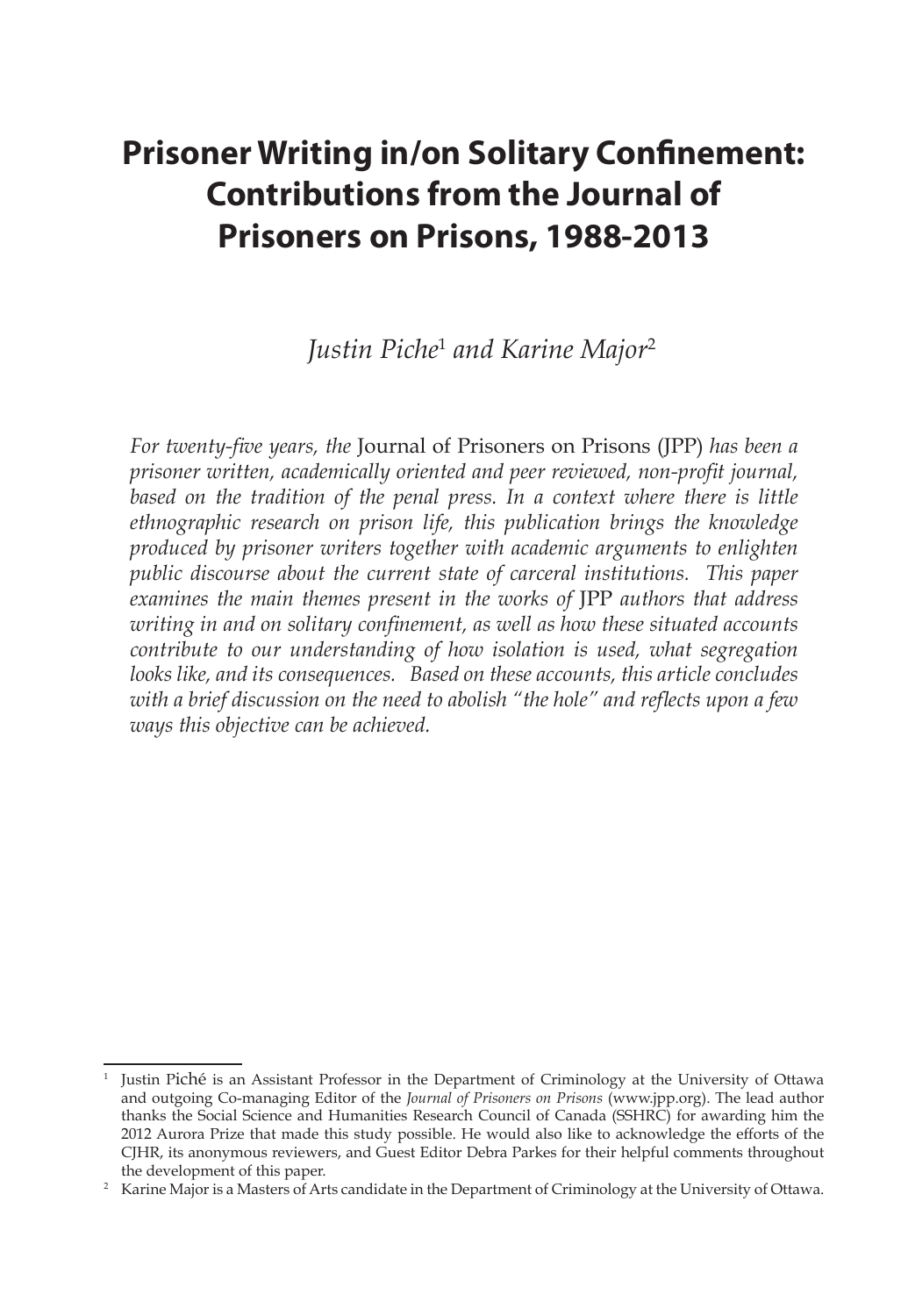*Créé il y a vingt-cinq ans, le* Journal of Prisoners on Prisons (JPP) *est une revue académique sans but lucractif dont les articles sont rédigés par des prisonniers et évalués par les pairs, et qui s'inscrit dans la tradition de la presse pénale. Dans un contexte où il y a peu de recherches ethnographiques sur la vie en prison, le* JPP *rapproche le savoir généré par les prisonniers-auteurs et l'argumentation académique pour éclairer le débat public sur l'état actuel des établissements carcéraux. Cet article examine les principaux thèmes présents dans les écrits des auteurs qui vivent ou ont vécu l'isolement cellulaire et qui traitent de celui-ci, ainsi que la façon dont ces relations et témoignages contribuent à notre compréhension de l'usage et de la fonction de l'isolement cellulaire, ses aspects et de ses conséquences. En se fondant sur ces témoignages, l'article se termine par une brève discussion sur le besoin d'abolir le « trou » et examine quelques moyens de réaliser cet objectif.*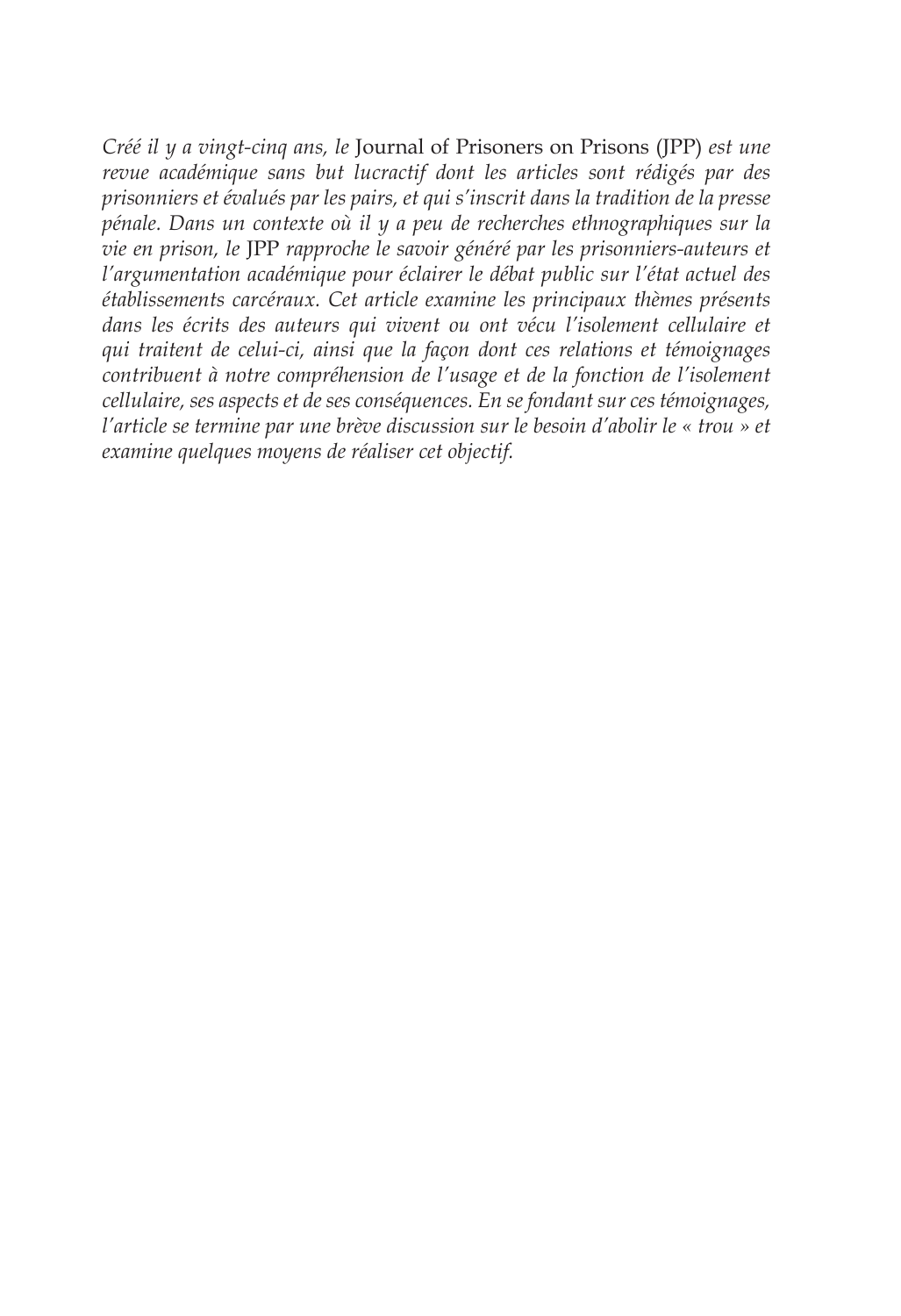# **I. Introduction**

I t has long been acknowledged that the experience of imprisonment is one characterized by numerous pains associated with the deprivation of liberty,<sup>3</sup> as well as degradation and dehumanization in a milieu of asymmetrical power relations between prisoners and prison staff.<sup>4</sup> At different times and in different places in the world, it has also been recognized that the sanctioned violence integral to incarceration is most damaging when prisoners are held in isolation. One early acknowledgement of the problems with solitary confinement occurred when the Select Committee of the House of Assembly of Upper Canada did not choose the Pennsylvania System as the philosophy guiding the operations of Kingston Penitentiary, which opened in 1835. This decision was based partly on observations concerning the poor psychological conditions of those held alone with little human contact at Eastern State Penitentiary in Philadelphia.<sup>5</sup> As such, the committee chose the Auburn System, whereby prisoners congregate together for work and meals during the days and are kept in cells alone at night, believing it was more likely to result in the reformation of prisoners.<sup>6</sup>

With the Pennsylvania and Auburn regimes falling into disrepute for failing to transform "criminals" into "law-abiding" citizens, coupled with the emergence of social welfare and inclusion as important pillars of state government following the Second World War, the rehabilitative ideal gained more credence.7 While "solitary confinement had become a permanent feature of prison systems world-wide", segregation was displaced as a dominant approach to punishment<sup>8</sup> in countries like Canada with the rise of "campusstyle" prisons, programs operating under the guise of treatment, recreational and leisure opportunities, and "correctional" professionals. However, attempts to liberalize imprisonment encountered resistance, notably from custodial staff who continued to privilege order and security as central institutional objectives.9 Prisoners, in turn, resisted the oppression of their captors with

<sup>3</sup> Gresham Sykes, *The Society of Captives: A Study of Maximum Security Prison* (Princeton: Princeton University Press, 2007).

<sup>4</sup> Craig Haney, Curtis Banks & Philip Zimbardo, "Interpersonal Dynamics in a Simulated Prison" (1973) 1

<sup>&</sup>lt;sup>5</sup> J M Beattie, *Attitudes Towards Crime and Punishment in Canada*, 1830-1850: A Documentary Study (Toronto: Centre of Criminology – University of Toronto, 1977).

<sup>6</sup> *Ibid*. This model, chosen by the committee as congregate work, was viewed as an appropriate way to help prisoners develop industrious work habits and to generate more funds to help offset the costs of incarceration at Kingston Penitentiary, while also deterring law-breaking by imposing austere custodial

conditions. 7 David Garland, *Punishment and Welfare: A History of Penal Strategies* (Brookfield (VT): Gower, 1985).

<sup>8</sup> Sharon Shalev, *A Sourcebook on Solitary Confinement* (London: Mannheim Centre for Criminology – London School of Economics and Political Science, 2008) at 2.

<sup>9</sup> For developments in the Canadian context see Herbert Gamberg & Anthony Thomson, *The Illusion of Prison Reform: Corrections in Canada* (New York: Peter Lang, 1984).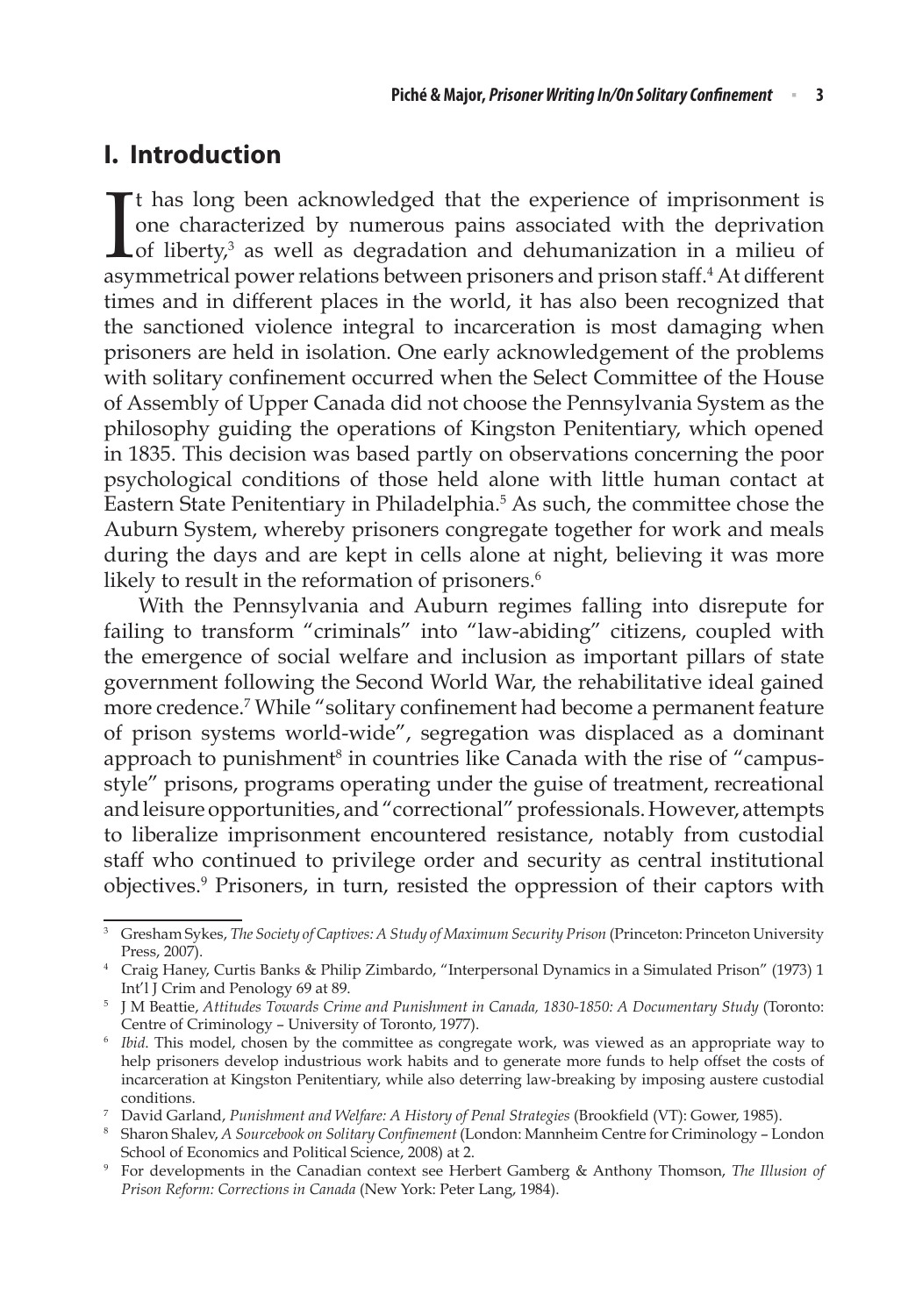riots, hostage takings and the like becoming regular occurrences in the 1970s and 1980s.<sup>10</sup> It is in this context that solitary confinement was given renewed acceptance by prison authorities who preferred buttressing their ability to control prisoners over addressing their legitimate grievances.<sup>11</sup>

It is in this period of prison unrest that new and more extreme regimes of segregation emerged, including the "supermax" model in the United States where entire facilities were converted to be in permanent lockdown.<sup>12</sup> Leading the way was Marion Penitentiary where the approach used in control units established in the early 1970s was applied across the institution following the killings of two prison guards at the facility in October 1983.<sup>13</sup> Taking shape under numerous names such as the special housing unit (SHU) and the intensive management unit, $14 \text{ by } 2008$  there were over fifty supermax prisons in the United States alone, holding tens of thousands of prisoners.15 Not just an American phenomenon, thousands more are confined in similar facilities and solitary confinement cells across all continents of the world.<sup>16</sup>

Considering that the global prison population continues to grow, with more than ten million now incarcerated, $17$  it is not surprising that the use of solitary confinement has also increased.18 Despite the latter trend and pleas for more research on the topic,<sup>19</sup> literature on isolation remains relatively scarce in constrast to the burgeoning number of studies conducted on other aspects of incarceration. The studies that have been conducted by legal scholars and social scientists focus on a number of issues including judicial oversight and due process concerning the placement and treatment of prisoners in segregation, $20$  the basis for placing individuals in "the hole" for reasons such as exhibiting behaviour that does not conform to stereotypical

<sup>10</sup> See e.g. Claire Culhane, *No Longer Barred from Prison* (Montreal: Black Rose Books, 1991).

<sup>11</sup> Michael Jackson, *Prisoners of Isolation: Solitary Confinement in Canada* (Toronto: University of Toronto Press, 1983).

<sup>12</sup> Roy D King, "The Rise and Rise of Supermax: An American Solution in Search of a Problem?" (1999) 1:2 Pun & Soc'y 163 at 164.

<sup>&</sup>lt;sup>13</sup> Eddie Griffin, "Breaking Men's Minds: Behavior Control and Human Experimentation at the Federal Prison in Marion, Illinois" (1993) 4:2 Journal of Prisoners on Prisons 17 at 28.

<sup>&</sup>lt;sup>14</sup> Chase Riveland, *Supermax Prisons: Overview and General Considerations* (Washington, DC: US Department of Justice – National Corrections Institute, 1999) at 5.

<sup>&</sup>lt;sup>15</sup> Peter S Smith, "Solitary Confinement: An Introduction to the Istanbul Statement on the Use and Effects of Solitary Confinement" (2008) 18:1 Torture 56 at 59.

<sup>16</sup> See Jeff Ross, ed, *The Globalization of Supermax Prisons* (New Brunswick (NJ): Rutgers University Press, 2013).

<sup>&</sup>lt;sup>17</sup> Roy Walmsley, *World Prison Population List*, 9th ed (London: International Centre for Prison Studies, 2012).

<sup>&</sup>lt;sup>18</sup> See e.g. Angela Browne, Alissa Cambier & Suzanne Agha, "Prisons within Prisons: The Use of Segregation in the United States" (2011) 24:1 Federal Sentencing Reporter 46.

<sup>19</sup> For a recent example of such pleas see Colleen Anne Dell, Catherine J Fillmore & Jennifer M Kilty, "Looking Back 10 Years After the Arbour Inquiry: Ideology, Policy, Practice, and the Federal Female Prisoner" (2009) 89:3 The Prison Journal 286 at 308.

<sup>20</sup> See e.g. Michael Jackson, *Justice Behind the Walls: Human Rights in Canadian Prisons* (Vancouver: Douglas & McIntyre, 2002).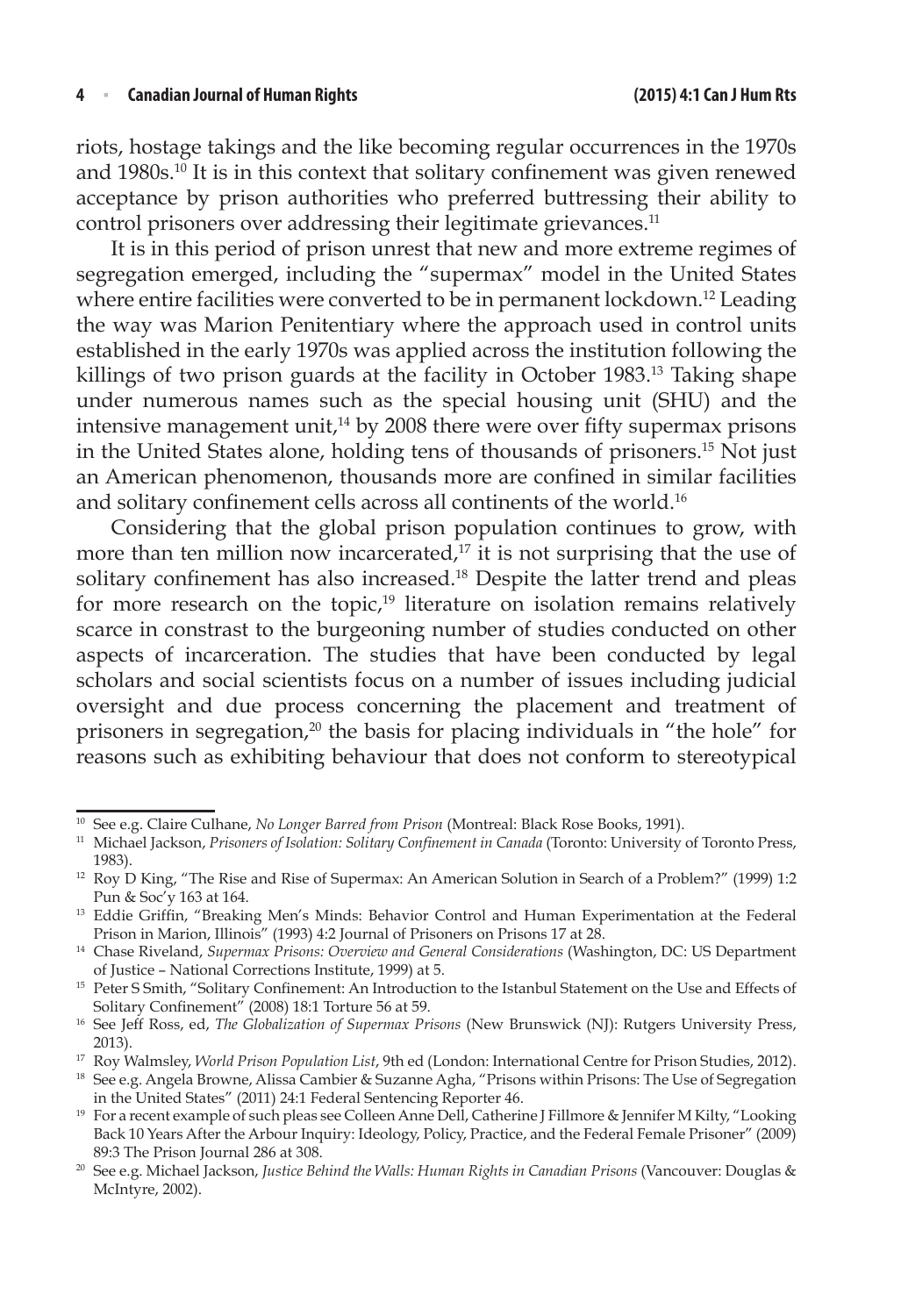cultural and gender expectations,<sup>21</sup> the psychological impacts of isolation,<sup>22</sup> the characteristics of prisoners in solitary confinement, $2<sup>3</sup>$  as well as the growing number of individuals subjected to this practice with mental health issues and the need for alternatives.<sup>24</sup>

Within this comparatively small literature on solitary confinement the voices of those who have experienced this cruel and increasingly normalized form of punishment have, with few exceptions,<sup>25</sup> often been ignored in academic work. This is significant because those who have the first-hand experience of having been isolated for prolonged periods of time while incarcerated have a great deal of knowledge concerning the numerous dimensions of this practice that is often left untapped by researchers. Drawing on sixty-four ethnographic accounts written by those currently or formerly incarcerated published in the *Journal of Prisoners on Prisons* (*JPP*) over the past quarter century, this paper sheds light on the reasons legitimating this damaging practice, the conditions and institutional processes characterizing life in isolation, and the impacts of segregation on the incarcerated.<sup>26</sup>

# **II.Situating Prisoner Ethnography on Solitary Confinement**

In recent academic debates on imprisonment, researchers have tended to agree with the observation made by Jonathan Simon, $27$  Loïc Wacquant<sup>28</sup> and others that ethnographic research that once dominated scholarship on confinement now finds itself at the margins of social inquiry.29 While it has been shown that the depths to which such scholarship has declined is

<sup>&</sup>lt;sup>21</sup> See e.g. Joane Martel, "Women in the 'Hole': The Unquestioned Practice of Segregation", in Kelly Hannah-Moffat & Margaret Shaw, eds, *An Ideal Prison? Critical Essays on Women's Imprisonment in Canada* (Halifax: Fernwood Publishing, 2000) 128 at 135.

 $22$  See e.g. Ivan Zinger, Cherani Wichmann & DA Andrews, "The Psychological Effects of 60 Days in Administrative Segregation" (2001) 43:1 Can J Crim and Crim Jus 47.<br><sup>23</sup> See e.g. Correctional Services Canada, *Profile of Offenders in Administrative Segregation: A Review of the* 

*Literature* by Shauna Bottos in Research Brief 2008 No B-39 (Ottawa: CSC, September 2007), online: CSC Research Briefs <www.csc-scc.gc.ca/research/092/b39-eng.pdf>.

<sup>24</sup> See e.g. Erin Murray & Graham D Glancy, "The Psychiatric Aspects of Solitary Confinement" (2006) 1 Victims and Offenders 361.

<sup>25</sup> See e.g. Sharon Shalev, *Supermax: Controlling Risk Through Solitary Confinement* (Portland: Willan, 2009).

<sup>&</sup>lt;sup>26</sup> Justin Piché, Bob Gaucher & Kevin Walby, "Facilitating Prisoner Ethnography: An Alternative Approach to 'Doing Prison Research Differently'" (2014) 20:4 Qualitative Inquiry 392.

<sup>27</sup> Jonathan Simon, "The 'Society of Captives' in the Era of Hyper-Incarceration" (2000) 4:3 Theoretical Criminology 285 at 288.

<sup>&</sup>lt;sup>28</sup> Loïc Wacquant, "The Curious Eclipse of Prison Ethnography in the Age of Mass Incarceration" (2002) 3:4 Ethnography 371.

<sup>29</sup> See e.g. Donald Clemmer, *The Prison Community* (New York: Holt, Rhinehart and Winston, 1958, [1940]); Sykes, *supra* note 3; Erving Goffman, *Asylums: Essays on the Social Situation of Mental Patients and Other Inmates* (New York: Anchor Books, 1961).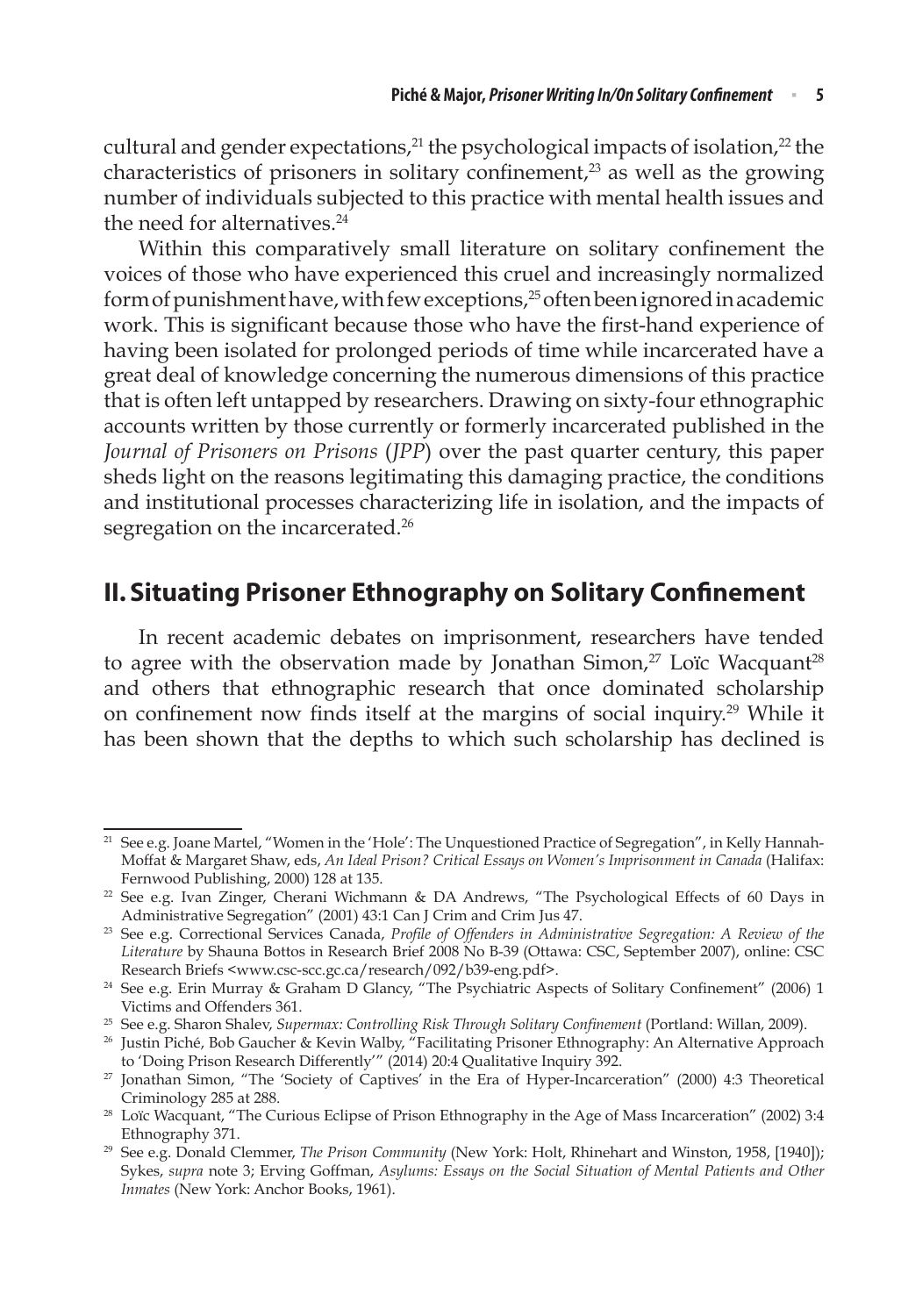exaggerated<sup>30</sup> as work concerned with social dynamics<sup>31</sup> and the role of gender in prison<sup>32</sup> are largely carrying the torch, there are a number of developments in academic, "correctional", and other fields that have posed important barriers to qualitative research involving observations and interviews behind bars.

The impediments to field work inside carceral settings are perhaps best captured by Joane Martel's account on the policing of criminological knowledge. Martel documents how actors from a Canadian prison agency, a research funding body, and the news media respectively shaped her ability to negotiate entry into carceral settings to interview incarcerated women who had experienced segregation, to obtain funding to support her field work, and to communicate her findings inside and beyond the academy.<sup>33</sup> As she makes clear, the marginalization of her work was largely the result of an epistemological climate whereby qualitative research does not count, at least in the eyes of the actors noted above, as legitimate scientific knowledge. Given that a salient characteristic of solitary confinement is the dearth of contact that prisoners have with the outside world, it is to be expected that few researchers are able to incorporate the voices of prisoners subjected to it in their work.<sup>34</sup>

It is these voids in punishment scholarship that the ethnographic contributions of *JPP* authors, highlighted in this article, work to address. For Justin Piché and colleagues, "[p]risoner ethnography refers to the application of ethnographic and participant observation research methods to carceral settings by those held captive within them."<sup>35</sup> This approach, whereby "the access and immersion of the prisoner is not of their own choosing and is not part of their life they can walk away from", repositions academics as facilitators of the ethnographic work of the incarcerated. Since the founding of the *JPP* in 1988, the role of researcher-as-facilitator has involved: "1) creating a space to publish ethnographic works written by prisoners; 2) developing relationships with prisoners and encouraging their research and writing pursuits; 3) using the peer-review process to collaborate on the development of their situated knowledge; and 4) publishing their contributions."36 Through such work, the journal contributes to knowledge on the meanings of penality by privileging penal consciousness or "the subjectivity of those being punished".37 As noted

<sup>30</sup> See Jon Marc Taylor, "Diogenes Still Can't Find His Honest Man" (2009) 18:1&2 Journal of Prisoners on Prisons 91 at 110.

<sup>31</sup> See e.g. Ben Crewe, *The Prisoner Society: Power, Adaptation, and Social Life in an English Prison* (New York: Oxford University Press, 2012).

<sup>32</sup> See e.g. Elizabeth Comack, *Out There, In Here: Masculinity, Violence and Prisoning* (Halifax: Fernwood Publishing, 2008). 33 Joane Martel, "Policing Criminological Knowledge: The Hazards of Qualitative Research on Women in

Prison" (2004) 8:2 Theoretical Crim 157 at 189.

<sup>34</sup> Robert J Gobotys & Julian V Roberts, "Prisoners of Isolation: Research on the Effects of Administrative Segregation" (2001) 43:1 Can J Crim and Crim Jus 85.

<sup>35</sup> Piché Gaucher & Walby, *supra* note 26.

<sup>36</sup> *Ibid*.

<sup>37</sup> Lori Sexton, *Under the Penal Gaze: An Empirical Examination of Penal Consciousness among Prison Inmates*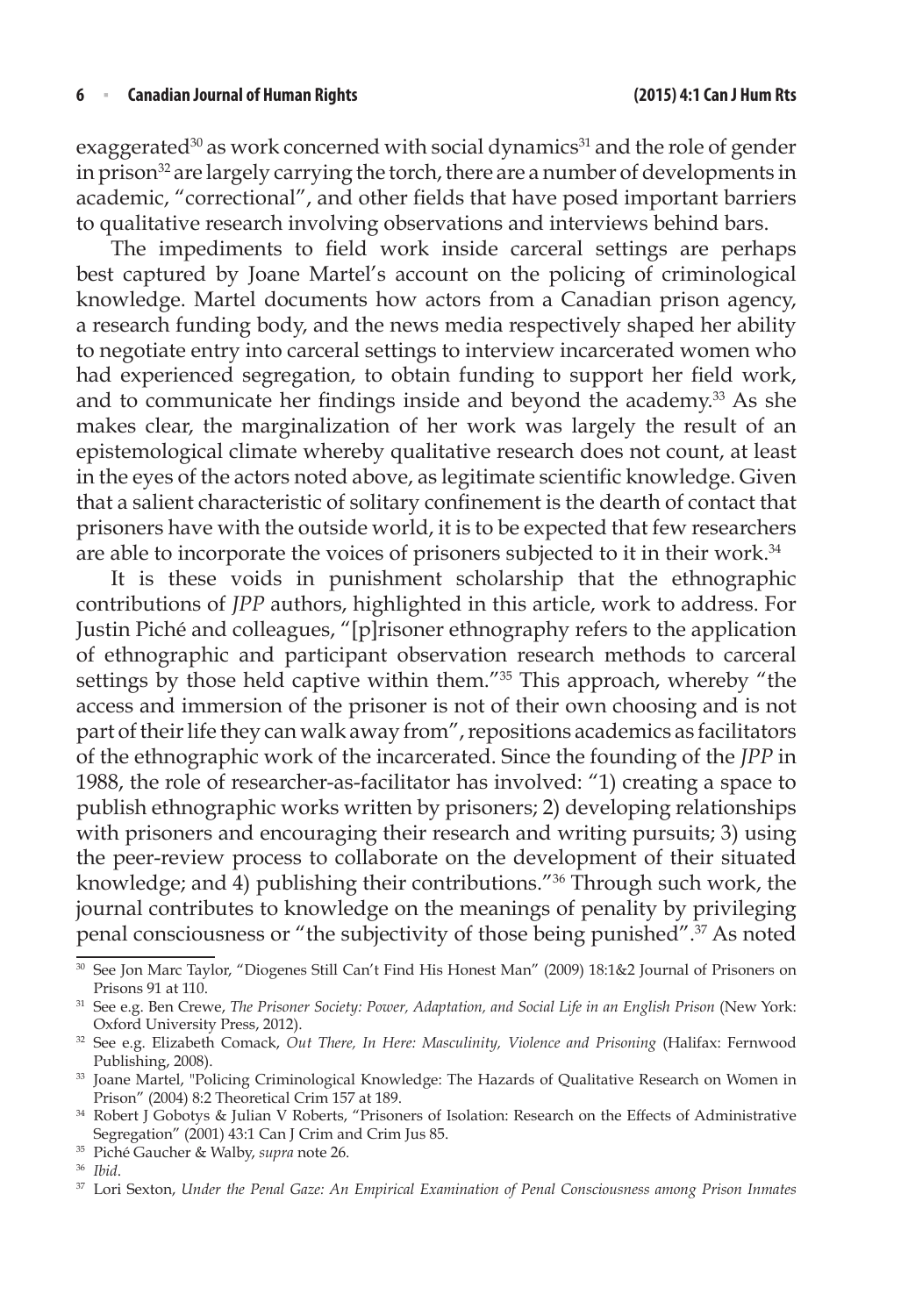by Lori Sexton, an approach that is centred on the perspectives of prisoners provides a "fuller understanding of that which is experienced as punishment, rather than merely that which is designed or intended as punishment."38 With respect to this study on "the hole", our focus on prison writing allows us to move beyond the so-called objective knowledge captured in official policies and reports, as well as law and legal cases.

While this way of doing research is not without its challenges and pitfalls, the journal has managed to publish twenty-three volumes and thirty-seven issues over the past twenty-five years that feature hundreds of articles authored or co-authored by current and/or former prisoners.<sup>39</sup> It is within this specific body of literature that sixty-four articles addressing solitary confinement in some way were identified.<sup>40</sup> The depth in which these contributions examine segregation ranges from pieces that touch upon isolation in passing<sup>41</sup> to those where "the hole" is the central topic of inquiry.42 Given the origins of contemporary forms of solitary confinement and their large-scale use in the United States, most pieces included in this study focus on developments in the American context. Illustrating the global reach of this phenomenon, contributions from Canada – where the *JPP* is published – and elsewhere are also included. The balance of this chapter outlines some of the key observations made by writers in the *JPP* concerning the following questions:

- 1) Why are prisoners in solitary confinement and what kinds of regimes do they endure?
- 2) What is segregation like (i.e. conditions and institutional processes)?
- 3) What are the impacts of isolation?

While differences with respect to how "the hole" is used and experienced across the world exist owing to context specific dynamics, our focus is on the commonalities, or what Bob Gaucher refers to as the "carceral universals" of confinement and punishment, that are revealed by *JPP* authors writing in/on solitary confinement which became evident during the content analysis that centred on the questions above.<sup>43</sup>

# **III. Getting Sent to "The Hole"**

<sup>(</sup>Irvine: University of California, Irvine, 2012) at 19.

<sup>38</sup> *Ibid* at 44.

<sup>39</sup> See Piché Gaucher & Walby, *supra* note 26.

<sup>40</sup> Search terms used to identify relevant *JPP* articles as part of this study included segregation, solitary confinement, isolation, special handling unit, SHU and the hole.

<sup>41</sup> See e.g. Yves Bourque, "Prison Abolition" (1988) 1:1 Journal of Prisoners on Prisons 23 at 38.

<sup>42</sup> See e.g. Bubba-B, "Life in the SHU" (2006) 15:1 Journal of Prisoners on Prisons 17 at 19.

<sup>43</sup> Robert Gaucher, "Carceral Universals" (2007) 16:2 Journal of Prisoners on Prisons 3.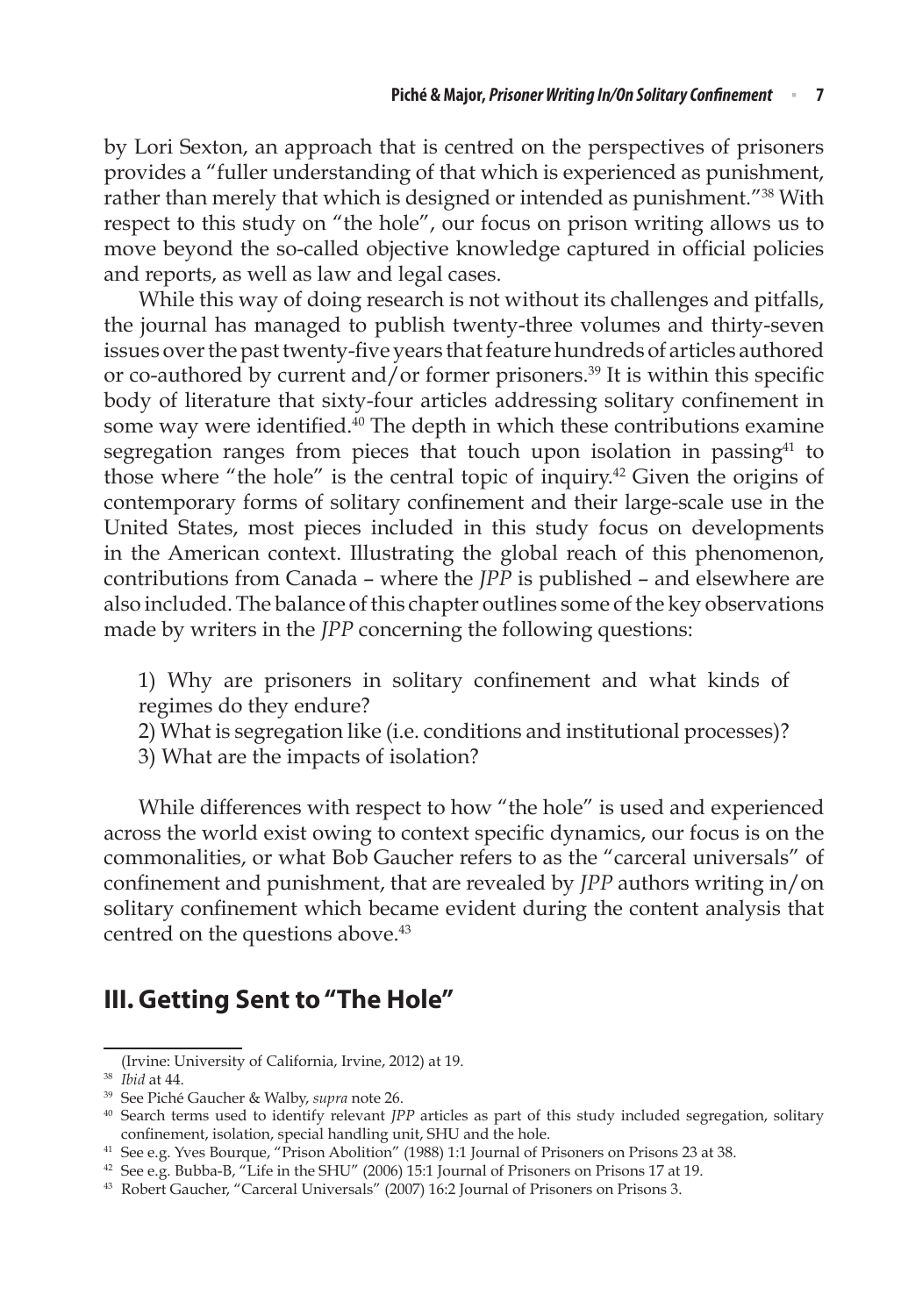There are two broad regimes of solitary confinement that prisoners are subjected to. Disciplinary segregation is officially used as a short-term penalty when the incarcerated break prison rules and transgress the "good order" of the institution.<sup>44</sup> Administrative segregation, which has taken the form of control units, SHUs and large-scale supermax prisons in recent decades, is used by authorities in a stated effort to spatially separate individuals from those housed in general population because they are said to pose a risk to themselves, other prisoners, facility staff or the institution more generally.45 Owing to its indefinite character,<sup>46</sup> those subjected to this form of isolation tend to be segregated for longer periods of time – "sometimes for years, even decades" – than those sent to "the hole" for disciplinary reasons who spend "a limited number of days or perhaps weeks".47 In this section, both regimes of solitary confinement and the reasons legitimating their use will be examined, drawing on the narratives of *JPP* contributors. There is no denying that the incarcerated are, at times, sent to disciplinary and administrative segregation cells for official reasons proscribed in penal policy and law, which is the focus of the following two sub-sections. However, when reading the accounts of prisoner ethnographers, doubts are raised about the appropriateness of these justifications and their application. Moreover, as will be shown in the third sub-section, a more complex portrait of the aims underpinning this practice is also revealed by *JPP* contributors. The application of isolation in response to acts of resistance, as a result of the arbitrariness of prison staff, and for other reasons unknown appear to be common carceral experiences.

### **A. Transgressing the "Good Order" of the Institution**

A salient characteristic of the modern prison is the violence that takes place within its walls.48 It is a milieu of forced associations as few prisoners or staff would choose to interact with one another elsewhere. In this structural situation people are sometimes placed in positions where they perceive a need to engage in violent acts to protect themselves and their interests. Former California prisoner Joel Medina describes the outcome of one such unwanted interaction:

My friend had an argument with a guard one day. Later on that night, they came and picked him up from the dorm. I did not see him for two months. When he returned from the hole, he told me that they took him to a room and stripped him of all of his clothes. They slapped him, peppered sprayed him and beat him with their batons.49

<sup>44</sup> Martel, *supra* note 21 at 129.

<sup>45</sup> *Ibid*.

<sup>46</sup> Riveland, *supra* note 14.

<sup>47</sup> Smith, *supra* note 15 at 58-59.

<sup>48</sup> Phil Scraton & Jude McCullough, eds, *The Violence of Incarceration* (New York: Routledge, 2009).

<sup>&</sup>lt;sup>49</sup> Joel Medina & Beth Caldwell, "Breaking Down the Walls to Stop the Violence: Prison Abolition through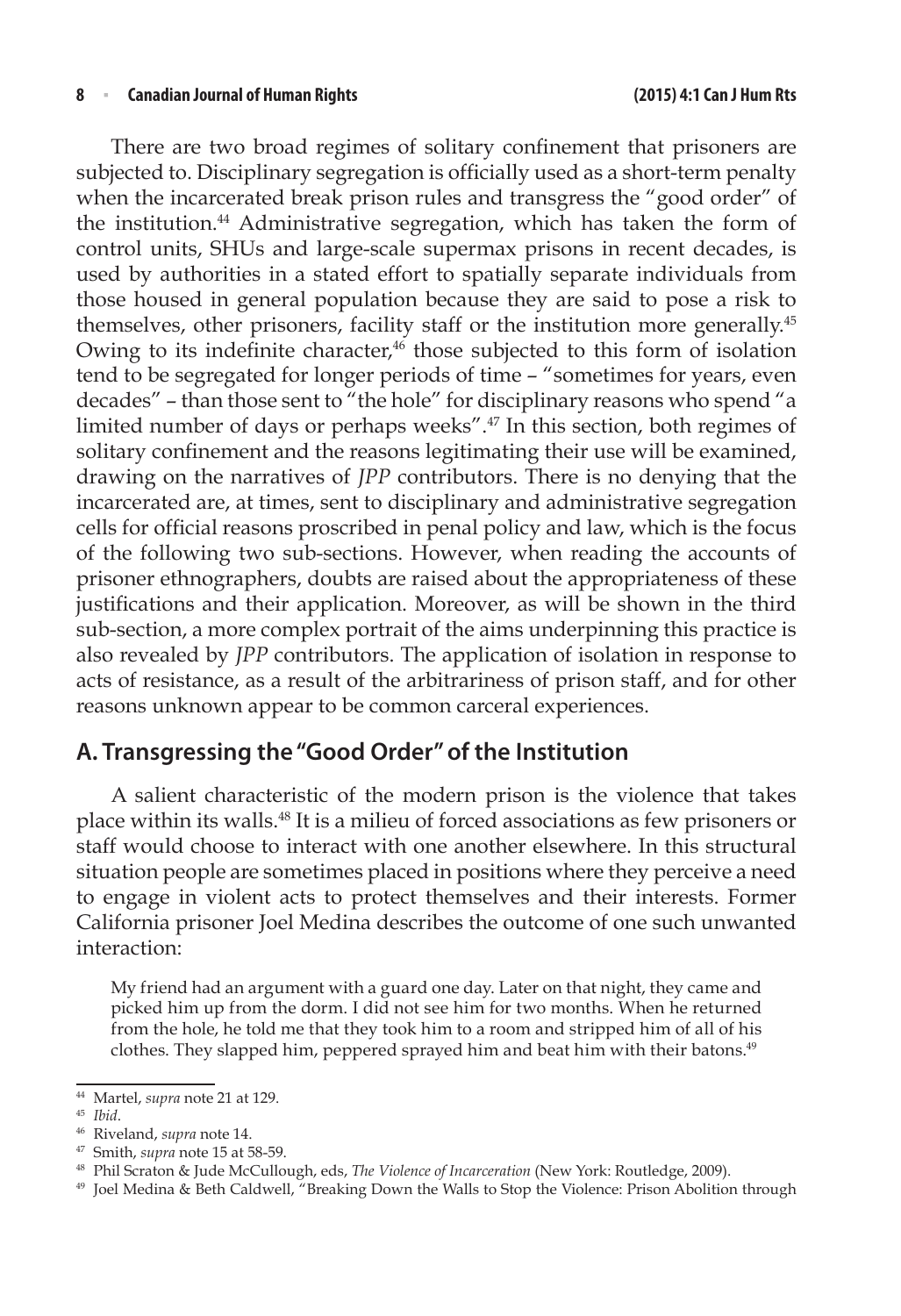Such aggression also exists between prisoners. For example, after having served seventeen months in disciplinary segregation for fighting, Scott Steffler describes how difficult it is to avoid violence in prison when your very existence is threatened, writing, "the penitentiary erupted with unusual violence. Back to the hole I went. This time, however, I was sentenced to about twenty months as I got busted with a knife."50

While *JPP* writers have described being sent to segregation for having weapons, $51$  or other prisoners being sent to "the hole" for drug trafficking, the possession of arguably benign forms of contraband can also result in this extra-judicial punishment.<sup>52</sup> For example, Phillip Horner describes just how far institutional contraband policies can go:

Charlie is eighty-three years old. He's a tall man with a full head of white hair. He walks with a stiff, deliberate gait. It's partly the reserve and formality of his generation and partly arthritis with a touch of Parkinson's. I've heard that the state got Charlie's daughter to testify against him, by promising nursing home quality care for her dad where he would get the treatment he needs…

Prison rules require that everyone's bed be made before 9:00 a.m. Failure to make your bed can result in a disciplinary write-up…

Charlie had trouble making his bed. He couldn't bend over enough to reach the far side. His fingers were stiff in the morning. He found a younger guy on his pod willing to make his bed each morning in exchange for an ice cream bar on canteen days. On the outside, the arrangement would have been fine. In here, it's illegal. The prison wants to discourage gambling, drug deals, and the sale of sexual favors…

Somehow Charlie's arrangement was discovered. He was called to the office and given a write-up. His punishment, five days in the hole, was suspended… On canteen day he made a point to buy an ice cream bar and publicly gave it to his benefactor… Charlie called their bluff… They called him to the office. He got another write-up. This time the punishment was 60 days loss of canteen privileges. Later that day Charlie was told to pack up his things. He was being moved to the infirmary, not as punishment, they said, but to evaluate whether he could continue to live in the general population.53

Although solitary confinement was not used in the case above, the alternative was arguably punitive and unnecessary given the circumstances.

There are a range of other institutional rules that when not followed have

the Lens of Trauma Healing" (2011) 20:2 Journal of Prisoners on Prisons 119 at 124.

<sup>50</sup> Scott B Steffler, "Oregon's Anti-education 'Corrections' Policy: A Surprise?" (2008) 17:1 Journal of Prisoners on Prisons 30 at 31.

<sup>51</sup> See e.g. Bourque, *supra* note 41.

<sup>52</sup> See e.g. John H Morris III, "It's a Form of Warfare: A Description of Pelican Bay State Prison" (1990/1991) 3:1&2 Journal of Prisoners on Prisons 70 at 77.

<sup>53</sup> Phillip S Horner, "The Dilemma" (2006) 14:2 Journal of Prisoners on Prisoners 27 at 28.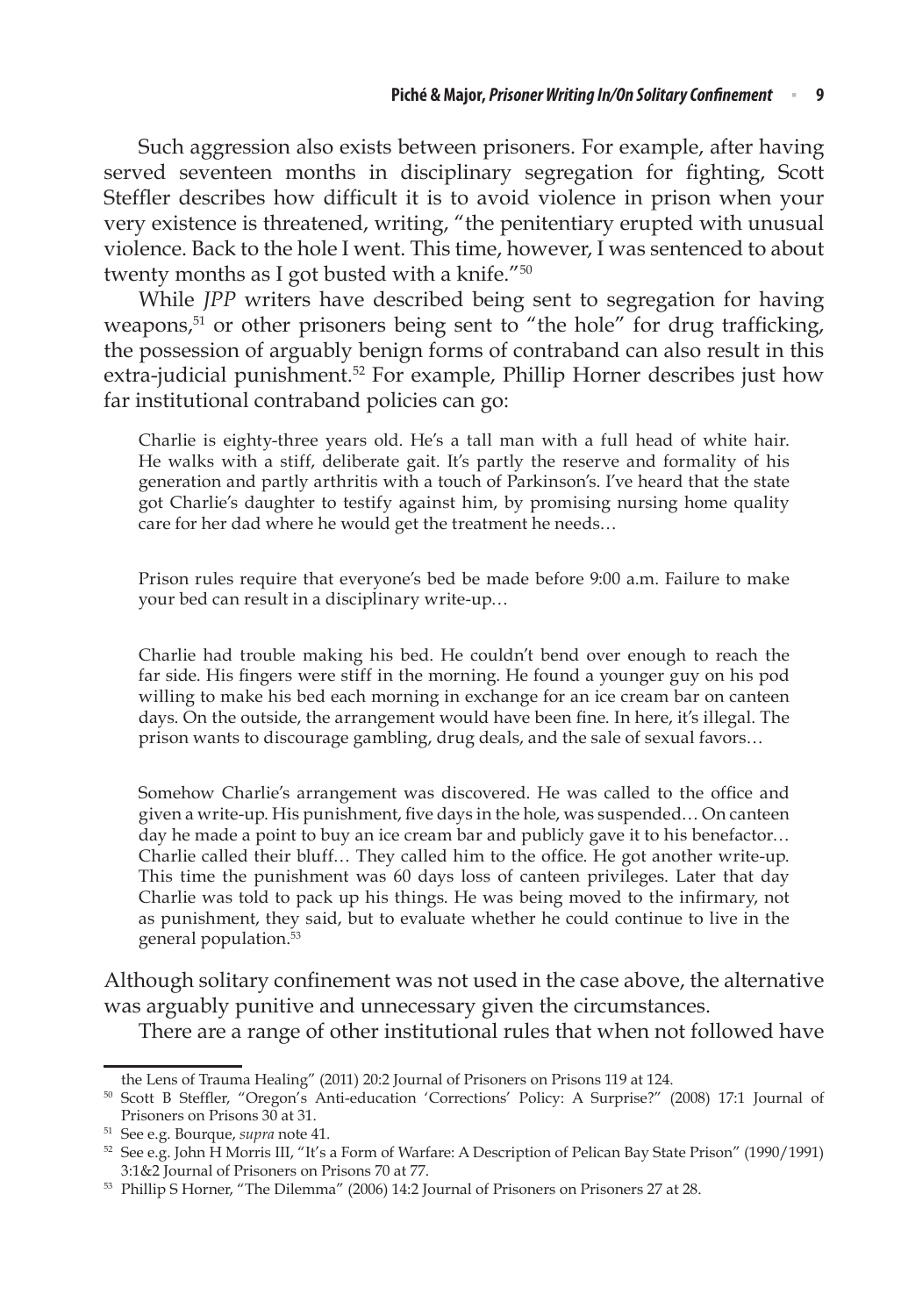resulted in prisoners being sent to solitary confinement. Among them are "[p]ublic displays of affection" between prisoners, $54$  refusing to be searched by prison staff of the opposite sex,<sup>55</sup> and not cleaning cells.<sup>56</sup> In keeping with their operation as "total institutions" – where all activities take place in one location, under one authority, and according to a strict schedule and regimen that applies to all its inhabitants<sup>57</sup> - Ian Miller provides a stark example of how any deviation from established routines can result in segregation called *chubatsu* (punishment) in Japanese prisons:

My Australian friend just got transferred to our factory after 10 days of chuobatsu. He told me what happened to him: he had only four days left to work in his factory before he was to be paroled and sent home. After lunch, everybody is supposed to sit quietly with their eyes closed until the guards order you back to work. The guards in that factory are really strict, and they check everyone [at night in their cells] to make sure their eyes are closed. He was daydreaming about going home and he forgot to close his eyes. One of the guards started screaming at him and when an immediate apology was not forthcoming, the guard accused him of having a "defiant attitude". This resulted not only in 10 days punishment [in chubatsu] but now his parole has been revoked as well, and he'll have to stay another four and a half months to complete his sentence.<sup>58</sup>

Just as the sentence handed down by the courts rarely constitutes the only punishment the criminalized experience for related acts, as is illustrated in the example above and discussed further in this paper, the ramifications of segregation often extend well beyond the time prisoners spend in isolation.

### **B. POSING A RISK TO INSTITUTIONAL SECURITY**

Aside from matters of violence between prisoners, contraband, and failing to conform to the desired prison order that are responded to using disciplinary segregation, there are a number of issues that arise inside that are officially met with prolonged isolation on administrative grounds. As noted previously, this form of solitary confinement is usually legitimated on the grounds of prisoner and staff protection.

Among prisoners housed in administrative segregation in the name of institutional security are those believed to have gang affiliations. Fay Dowker and Glenn Good note the implications of this label, citing Lawrence Karlton, a former Chief Judge of the United States District Court for the Eastern District

<sup>54</sup> Bernadette F Olson & Julie C Kunselman, "Acceptable Casualties" (2007) 16:2 Journal of Prisoners on Prisoners 59 at 69.

<sup>55</sup> Bourque, *supra* note 41.

<sup>56</sup> Peter Brock, Book Review of *A Few Small Candles: War Resisters of World War II Tell Their Stories* by Lara Gara & Lena Mae Gara (2001) 11 Journal of Prisoners on Prisons 81 at 83.<br><sup>57</sup> Goffman, supra note 29.

<sup>&</sup>lt;sup>58</sup> Ian B Miller, "Japanese Justice (Excerpts From a Prison Journal)" (1998) 9:1 Journal of Prisoners on Prisons 25 at 34.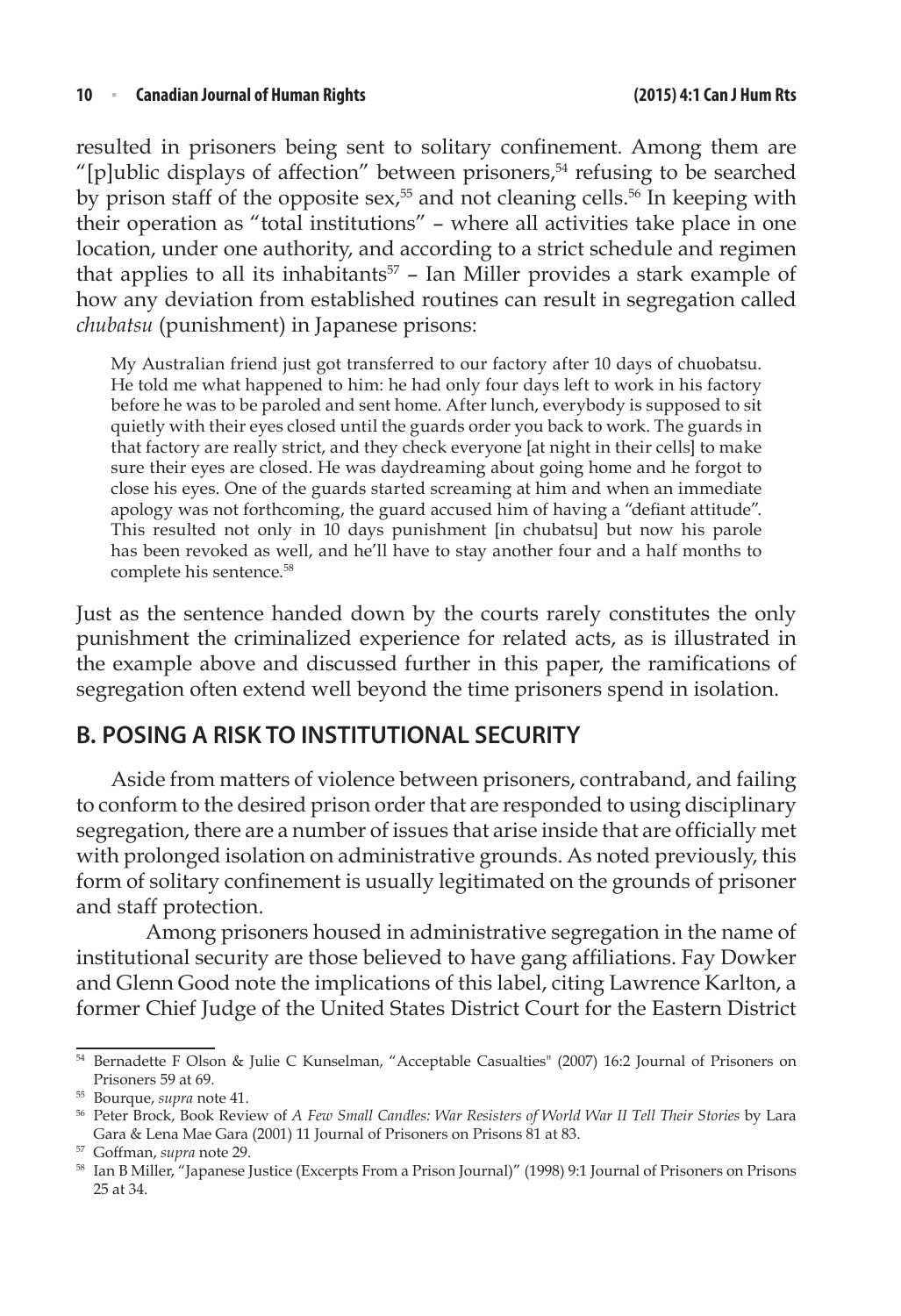#### of Califormia:

[… Judge Karlton] made it clear that prisoners are sent to the SHU for reasons that have nothing to do with discipline. He noted that the plaintiff, who was challenging the prison's forbidding him to practice his Native American Religion, was in the SHU for being 'an associate' of a prison gang, the Mexican Mafia, and that 'given [he] is in the SHU by virtue of his status rather than punishment for a particular act, there is no apparent way for him to work his way out'.59

A number of other cases have been brought to courts after prisoners have had their grievances denied. The outcomes of these cases also demonstrate the arbitrariness and the circular reasoning legitimating segregation. For example, in *McArthur v Regina Correctional Centre*, prison officials claimed that the prisoner was transferred to administrative segregation because authorities said his conduct towards prison guards and other prisoners was violent.60 Once in court, he was denied an application to challenge this order as deference was given by the court to the administrative decisionmaker.

For some involved in politically motivated resistance, which will be discussed further in the following section, their sojourn into this carceral abyss can also be protracted. One alarming example is the long-term confinement of Hugo Pinell. He became an activist in prison who attempted to escape San Quentin State Prison with George Jackson and others in a deadly uprising, which subsequently led to a series of related convictions and his placement in the SHU at Pelican Bay State Prison.<sup>61</sup> In an interview on the Prison Focus radio show on 15 June 2006, his attorney Gordon Kaupp noted:

Yogi Pinell has been in the security housing unit for 33 years, solitary confinement, and every year, once or twice a year, there is a confidential memo that is put into his file that he does not see, that his attorney does not see, that there is no way to challenge, that says that he is in a gang and that he has been in a gang, and that's why he's in a security housing unit. So, there's this backdoor way that prison has used to keep him in the SHU and they keep saying he's in a gang. But, if you're in the SHU how can you maintain a gang affiliation for 33 years? It's impossible for that to be the case and it's also impossible to challenge, because, like I said, it's a confidential memo that his attorney can't see, that he can't see.<sup>62</sup>

While escapes on their own seem to result in less time in segregation, as explained in a September  $27<sup>th</sup>$ , 1992 interview with Safiya Bukhari – a former member of the Black Panther Party and Black Liberation Army – the consequences for attempting to free oneself of the chains of imprisonment can lead to lengthy stints in solitary confinement that are difficult to extricate

<sup>59</sup> Fay Dowker & Glenn Good, "The Proliferation of Control Unit Prisons in the United States" (1993) 4:2 Journal of Prisoners on Prisons 95 at 101.

<sup>60</sup> *McArthur v Regina Correctional Centre* (1990), 83 Sask R 128, 1990 CarswellSask 226 (WL Can).

<sup>61</sup> George Jackson, *Soledad Brother: The Prison Letters of George Jackson* (New York: Coward-McCann, 1970).

 $62$  Hugo Pinell & Kiilu Nyasha, "Interview with Hugo Pinell" (2006/2007) 15:2/16:1 Journal of Prisoners on Prisons 186 at 190.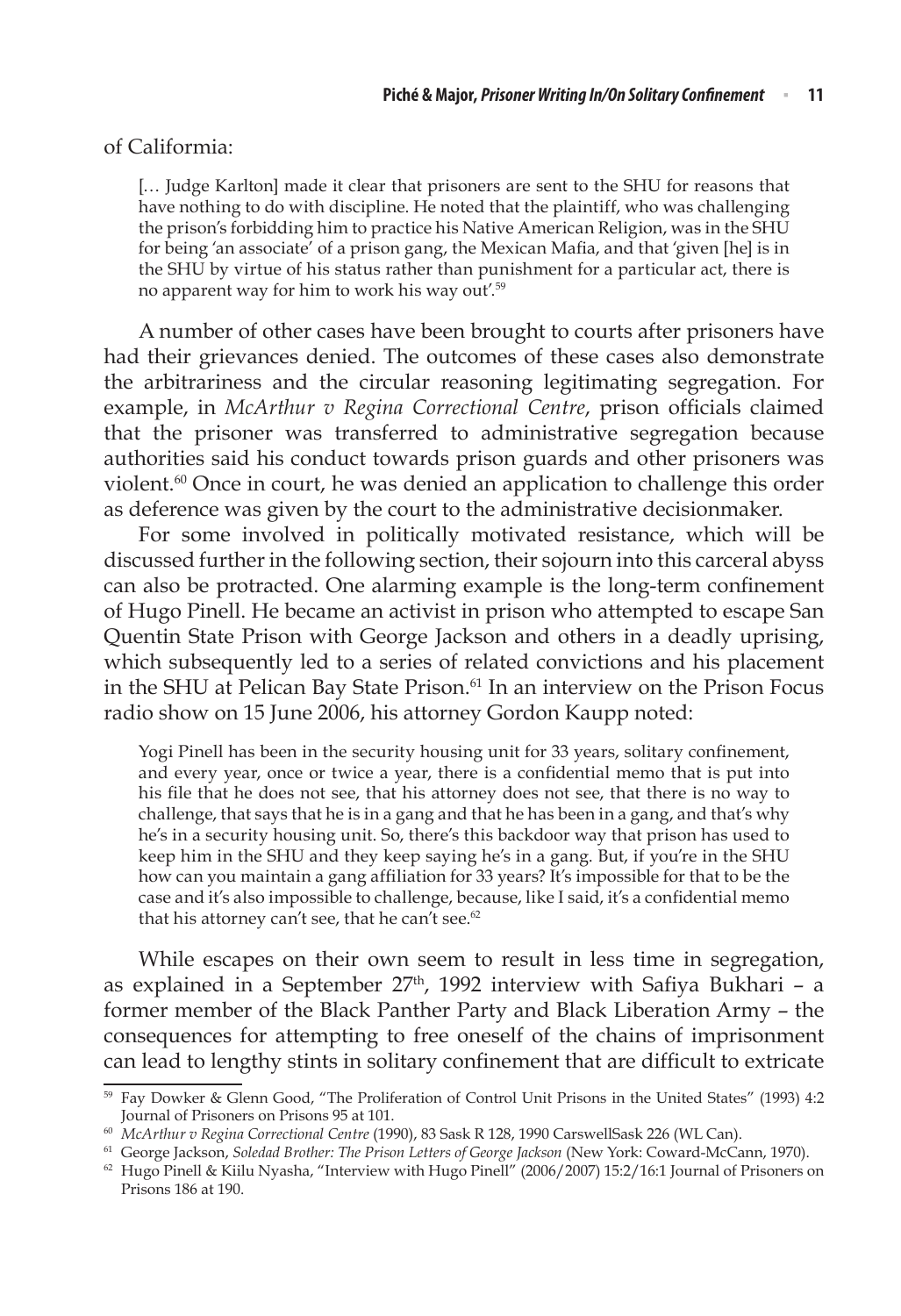oneself from:

I spent three years and seven months in maximum security segregation – that was the longest time anyone ever did for escape; before that the maximum for escape was six months… I had to go to court to come out of it and the court ordered me out of it at the end of the three years and seven months. They had to phase me out.<sup>63</sup>

Although there is some respite for some who enter administrative segregation, prisoners who have killed or are suspected of killing prison guards usually do not get any relief. For example, Khalfani Malik Khaldun explains his situation in the biographical statement accompanying his article on isolation:

Brother Khalfani Malik Khaldun (#874304) (aka Leonard McQuay) was born and raised in Gary, Indiana. As a teenager he became involved with local gangs, and during his senior year in high school was involved in a shootout. At the age of 17, he was sentenced to 25 years. Over the next seven years he completed a GED, tutored, and generally established himself in the prison culture. He was preparing for release (1997) and a future when he was charged with the stabbing death of a prison guard, January 31, 1995. This charge was not proceeded with until his release on parole, July 27, 2000, when he was "gated". An "all white jury" convicted him and he was sentenced to 60 years. He has spent the last seven years in the SHU, where he has continued to struggle to expose the oppressive conditions of the control unit.<sup>64</sup>

It also needs to be remarked that there are a number of individuals who have been or continue to be held in isolation outside the boundaries of the penal system in the name of preserving the integrity of citizenship and/or protecting national security. Among them is Mohamed Harkat, who has been detained inside and outside prison walls for over a decade under what is known as a security certificate.<sup>65</sup> He describes his experience in segregation in the following excerpt:

I was arrested in the period right after September 11. At that time, governments felt they could arrest anyone who they thought was suspicious. The Canadian government felt pressure and wanted to show that they were 'doing something' about terrorism… I was arrested on Human Rights Day and spent about a year in solitary confinement.<sup>66</sup>

As of the date of this writing Mohamed Harkat continues to be under carceral control without ever being charged, tried or convicted. Other prisoners, including Khalfani Malik Khaldun and Hugo Pinell, still endure

<sup>63</sup> Safiya Bukhari, "A Woman's Journey in the BPP and BLA: Safiya Bukhari, 1950-2003" (2006/2007) 15:2/16:1 Journal of Prisoners on Prisons 124 at 132.

<sup>&</sup>lt;sup>64</sup> Khalfani Malik Khaldun, "The Psychology of Invisibility: Experimentation in Low Intensity Warfare" (2007) 16:2 Journal of Prisoners on Prisons 23 at 27 [emphasis in the original].

<sup>65</sup> See Mike Larsen & Justin Piché, "Exceptional State, Pragmatic Bureaucracy, and Indefinite Detention: The Case of the Kingston Immigration Holding Centre" (2009) 24:2 Can J Law and Society 203 at 229.

<sup>66</sup> Mike Larsen, Sophie Harkat & Mohamed Harkat, "Justice in Tiers: Security Certificate Detention in Canada" (2008) 17:2 Journal of Prisoners on Prisons 31 at 34.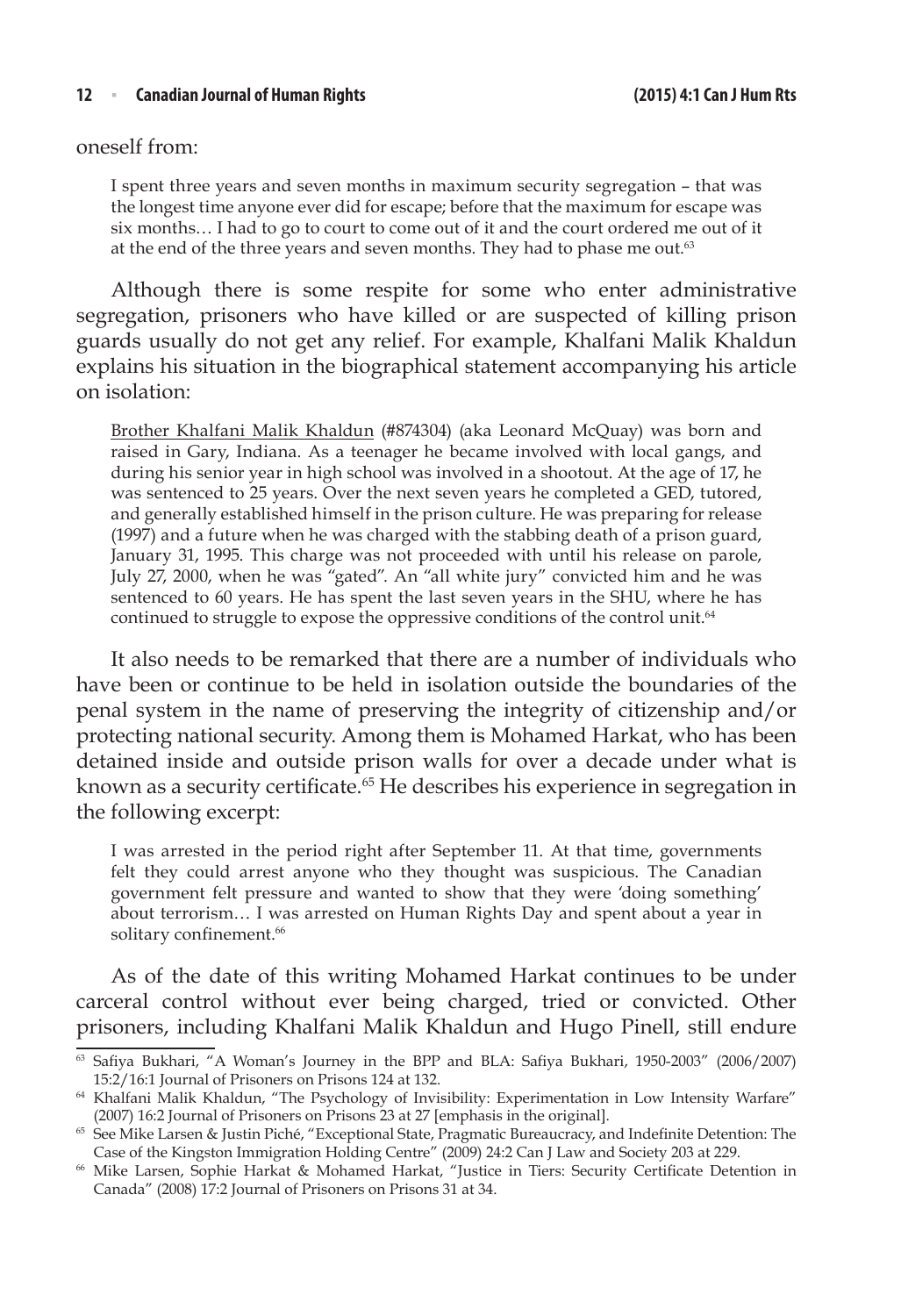and resist within their own "cauldron of solitude".67

### **C. POLITICAL/POLICIZED PRISONERS AND THE ARBITRARY PRISON**

A number of authors who contribute to the literature on solitary confinement take the stated rationales for this practice for granted, believing the claims of state officials that "[a]side from protective custody (frequently involving sex offenders or informers, despised by their fellows)" segregation is "typically imposed on people who have broken the rules of the institution or who are suspected by the administration of planning to do so in the future."<sup>68</sup> A study conducted by Peter Suedfeld and colleagues is one example where scholars dismiss other possible uses of this repressive tool out of hand.<sup>69</sup> However, the number of accounts from those subjected to this practice suggests otherwise and reveals a much larger inventory of purposes that this "prison within a prison" serves.70

Among the unofficial functions of segregation discussed by *JPP*  contributors is its use to keep prisoners "silent and silenced", often for their political beliefs and activities.<sup>71</sup> Few would be surprised to learn that in countries where overt state repression occurs, including Iran, authorities frequently use solitary confinement to suppress those who dare oppose their torturous regimes.72 However, observations made by the likes of Susan Rosenberg, who argues that prisoners are often sent to "isolation/control units because we are political" and describes the American penal system as having been "subverted into the main counter-insurgency mechanism of the state to 'bury us alive'", would likely shock many.73 In the words of Ralph Aron, a former warden of the Marion Control Unit, this suppression aims "to control revolutionary attitudes in the prison system and in the society at large."74

In keeping with the former point made by the warden, Khalfani Malik

<sup>67</sup> Eugene Dey, "Cauldron of Solitude" (2011) 20:2 Journal of Prisoners on Prisons 35 at 46.

<sup>68</sup> Peter Suedfeld et al, "Reactions and Attributes of Prisoners in Solitary Confinement" (1982) 9:3 Criminal Justice and Behavior 303 at 306.

<sup>69</sup> *Ibid* at 340.

<sup>70</sup> Gregory J McMaster, "Hole Time" (1999) 10:1&2 Journal of Prisoners on Prisons 87.

<sup>71</sup> Jean Casella & James Ridgeway, *On Bradley Manning, Solitary Confinement, and Selective Outrage*, *Solitary Watch* (2 January 2011) online: <solitarywatch.com/2011/01/02/on-bradley-manning-solitaryconfinement-and-selective-outrage/> cited in Debra Parkes & Meaghan Daniel, "Political Protest, Mass Arrest and Mass Detention: Fundamental Problems and (Un)common Criminals" (2011) 20:2 Journal of Prisoners on Prisoners 155 at 167.

<sup>72</sup> See e.g. Minoo Homily, "Reflections of an Iranian Political Prisoner" (2010) 19:2 Journal of Prisoners on Prisons 69 at 71; Marina Nemat, "Political Imprisonment in Tehran" (2011) 20:1 Journal of Prisoners on Prisons 17 at 19.

<sup>73</sup> Susan Rosenberg, "Female Political Prisoners and Anti-Imperialist Struggles" (1990) 2:2 Journal of Prisoners on Prisons 52 [emphasis added]; see also Sara Falconer, Karen Emily Suurtamm & Jaan Laaman, "Reflections on 4strugglemag and the Importance of Media Projects with Prisoners" (2010) 19:1 Journal of Prisoners on Prisoners 118 at 119.

<sup>74</sup> Griffin, *supra* note 13 at 25.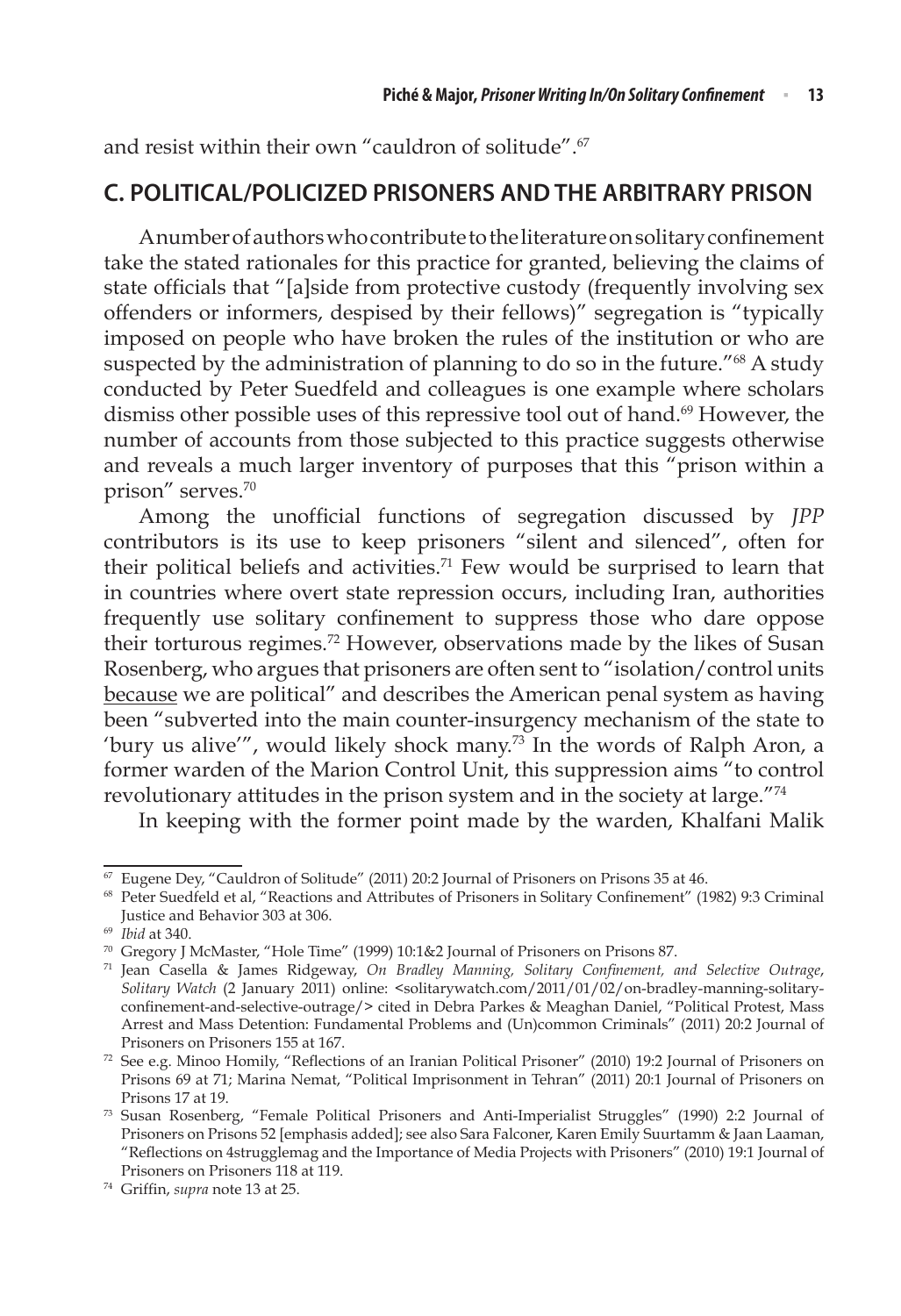Khaldun notes that "prisoncrats have a history of targeting certain prisoners they dislike" and use solitary confinement as a way "to disconnect them from their influence over other prisoners."75 The defense of prisoners' human rights,<sup>76</sup> the use of hunger strikes as a protest tactic,<sup>77</sup> and the mere suspicion of "agitating for a work strike"78 are among the grounds, both factual and alleged, that have resulted in prisoners serving time in isolation.

Those who attempt to engage in writing as resistance and illuminate what transpires inside also face the constant threat of segregation.<sup>79</sup> A case in point is *Prison Legal News* (*PLN*) founder Paul Wright who was "thrown in the hole" for activities associated with the production of the publication while incarcerated.<sup>80</sup> This example is of particular significance given that the *PLN* was created to inform the incarcerated and their allies of jurisprudence and other developments that may assist their efforts to defend the rights of prisoners. *PLN* helps fight various forms of state repression, including solitary confinement, in the American context and elsewhere.<sup>81</sup> Gregory McMaster, a Canadian prisoner, has also paid this heavy price, and describes the stakes involved and the lengths a person will go to in order to exercise their freedom of expression:

Placing a writer in segregation is probably the most efficient form of censorship employed by corrections. Not only are we separated from our writing tools but also from our fellow prisoners whose situations are often the subject matter and catalyst of our written material. Most segregation units remain in the dark ages with draconian security measures. Ink pens are deemed a security risk and we are instead issued half a pencil and three sheets of writing paper twice a week. Any additional paper is considered to be a fire hazard. The pencils are worn down so small that they can no longer be held. Pencil sharpeners are contraband and the writer is dependent upon the guard to sharpen the pencil. Of course the writer has to wait until the guard makes his next hourly round to get the whittled down stump of a pencil back; assuming the guard brings it back at all. Long ago and far away this writer experienced several years in solitary confinement. I had become so frustrated, enraged and twisted in this horrendous environment that I actually resorted to scratching out letters in my own blood.<sup>82</sup>

The marks left in writing are not the only form of inscription prison staff

<sup>75</sup> Khaldun, *supra* note 64 at 26.

<sup>76</sup> See Robert Gaucher, "Organizing Inside: Prison Justice Day (August 10th) – A Non-Violent Response to Penal Repression" (1990/1991) 3:1&2 Journal of Prisoners on Prisons 93 at 110; Dowker & Good, *supra* note 59 at 97.

<sup>77</sup> See e.g. Robert Gaucher, ed, "Prisoners' Struggles" (1991) 3:1 & 2 Journal of Prisoners on Prisons at 61.

<sup>78</sup> Ronald Del Raine, "USP Marion's Version of Orwell's 1984 and Beyond" (1993) 4:2 Journal of Prisoners on Prisons 29 at 33.

<sup>79</sup> Robert Gaucher, ed, *Writing as Resistance: The Journal of Prisoners on Prisons Anthology, 1988-2002* (Toronto: Canadian Scholars' Press, 2002).<br><sup>80</sup> Seth Ferranti, "Fighting Prison Censorship: An Interview with Paul Wright" (2008) 17:1 Journal of

Prisoners on Prisons 112 at 113.

<sup>81</sup> See Paul Wright, "FAQs" *Prison Legal News*, online: <www.prisonlegalnews.org>.

<sup>82</sup> Gregory J McMaster, "Maximum Ink" (1999) 10:1&2 Journal of Prisoners on Prisons 46 at 49.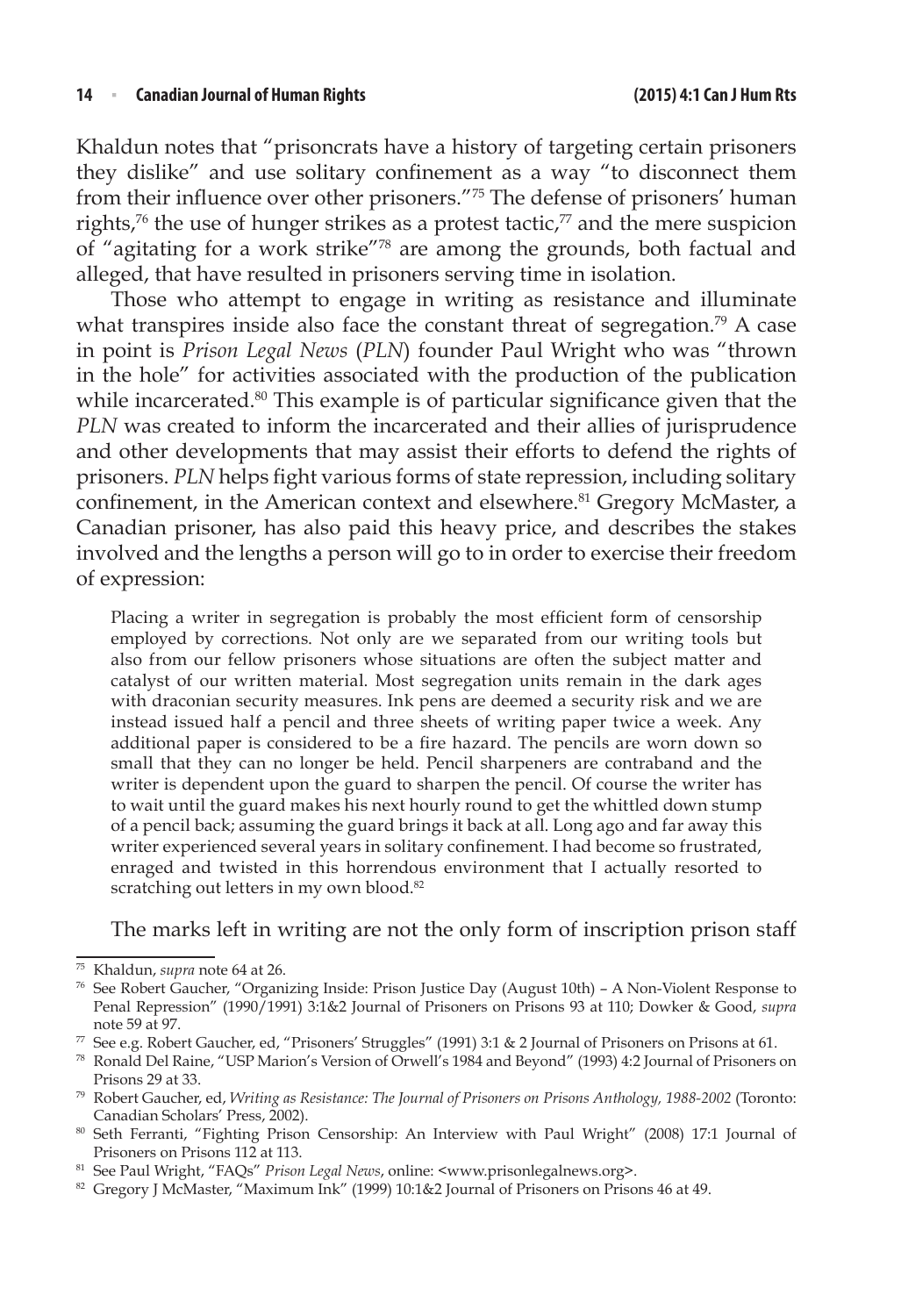and administrators are concerned about which result in individuals being sent to solitary confinement. Numerous *JPP* contributors have documented how "[i]f we try to self-harm, then off to segregation we go."83 While inflicting pain on oneself can signal "[o]bvious signs of psychological afflictions", the prism of security through which prison officials often see the world transforms mental health into another issue for prisoners to manage alone, surrounded by concrete and in darkness or bright artificial lights.<sup>84</sup> Meredith P. Huey and Thomas L. McNulty reinforce this point, noting that "research documents" show "that suicides occur most often among inmates confined in isolation or single cells."85 They also note that suicidal tendencies are frequently interpreted as a form of manipulation or recalcitrance by prison staff, which is followed by a disciplinary action and "[i]ronically, this punishment typically entails administrative segregation in isolation cells – precisely where suicides are most likely to occur."86 Prisoners who suffer from health problems and complain about complications and medical attention (not) received with regards to conditions such as diabetes<sup>87</sup> and "infectious diseases (e.g. HIV, AIDS, Hepatitis C)" also suffer similar fates. $88$ 

As the examples noted above reveal, solitary confinement cells are malleable spaces, serving multiple (un)official functions. To illustrate this point further, SB describes an unexpected encounter in a segregation range that was occasionally used by her captors at the Quinte Detention Centre as an overflow unit:

It seemed that a bus load of men had come in that day and they needed the women's maximum security range, so we (about six of us) were shipped. We were never given a chance to prove ourselves in the minimum security area, even for a probationary period, but instead we're caged in the transit area.<sup>89</sup>

Indeed, the justifications employed by prison officials for condemning others to time in segregation are never ending, just as the experience seems to be:

Take a journey with me. A walk on the dark side. Traverse the dungeons that blacken

<sup>83</sup> Sharon Acoose, "My Healing Journey" (2011) 20:1 Journal of Prisoners on Prisons 47 at 53; see also Gayle Horii, "Notes: Suicides at P4W" (1994) 5:2 Journal of Prisoners on Prisons 54 at 57; Dawnya Ferdinandsen, "One Prison, One Death, One Mass-Coverup" (2001) 11 Journal of Prisoners on Prisons 68; "Petey", "Reflections on My First "Free" Prisoners' Justice Day" (2011) 20:1 Journal of Prisoners on Prisons 98 at 101.

<sup>84</sup> Eugene Dey, "Correctional Asylums of the 21st Century" (2008) 17:2 Journal of Prisoners on Prisons 28.

<sup>85</sup> Meredith P Huey & Thomas L. Mcnulty, "Institutional Conditions and Prison Suicide: Conditional Effects of Deprivation and Overcrowding" (2005) 85:4 The Prison Journal 490 at 493.

<sup>86</sup> *Ibid*.

<sup>87</sup> Susan Nagelsen & Charles Huckelbury, "Abrogation of the Therapeutic Model in Prison Health Care and the Implications for Public Safety" (2008) 17:2 Journal of Prisoners on Prisons 16 at 18.

<sup>88</sup> Victoria Simpson Beck, Stephen C Richards & Preston Elrod, "Prison Visits: On the Outside Looking In" (2008) 17:1 Journal of Prisoners on Prisons 90 at 93.

<sup>89</sup> SB, "Quinte Detention Centre" (1994) 5:2 Journal of Prisoners on Prisons 35 at 36.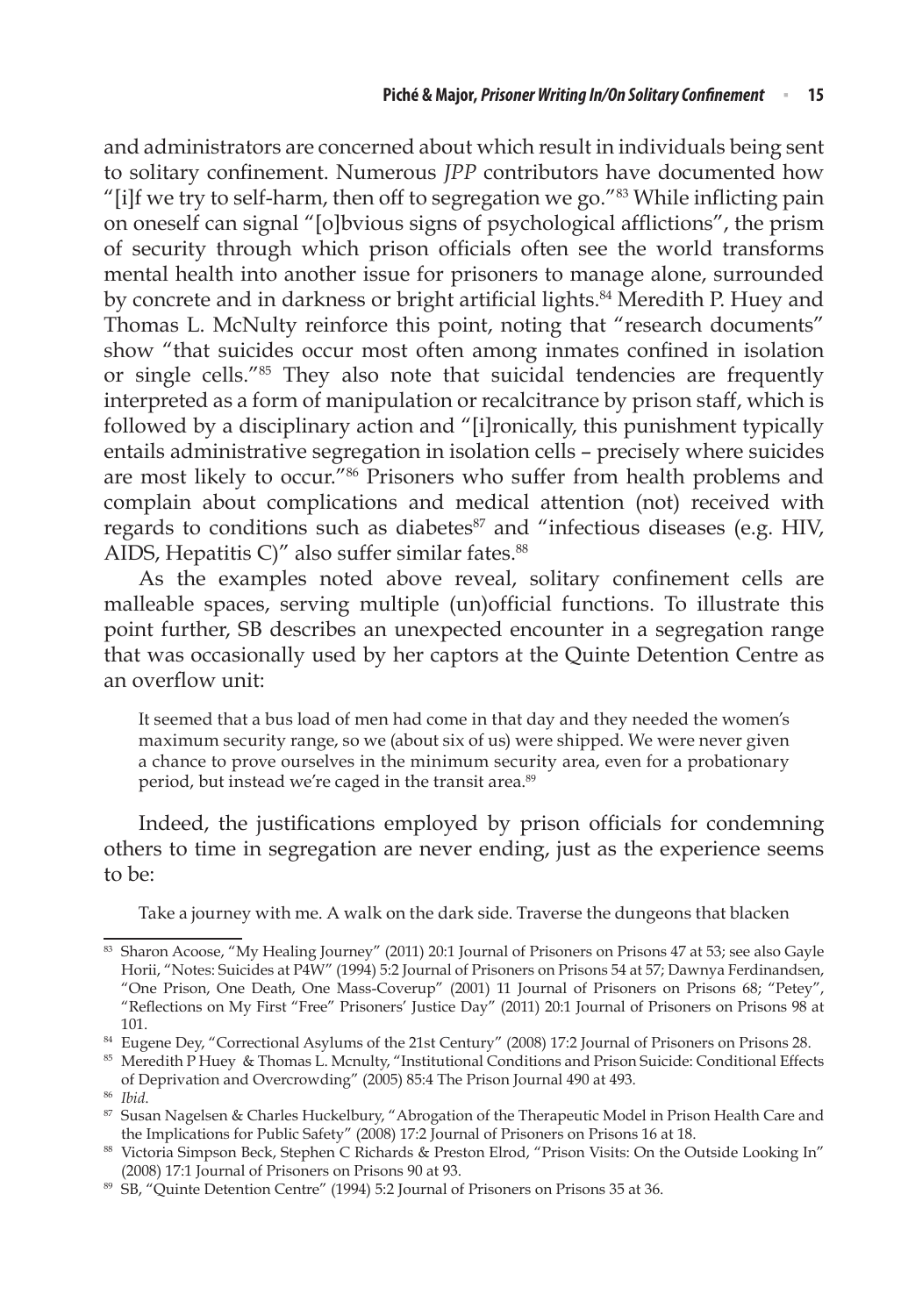men's hearts and wreaks havoc on their souls. Control Units, Segregation, Isolation, The Differ, Special Handling Units, Disassociation, and The Back End. Different States, different joints, different names. Call it what you will, fancy correctionalist titles or back home regional slang, the bottom line is you are going to *The Hole*.

It makes no difference what institutional infraction you allegedly violated. It does not matter if you are innocent or that everything is a simple misunderstanding. A floor office has made the call and the Goon Squad cometh. You are handcuffed behind your back, and a gorilla firmly clamps onto each arm. Investigative questions are not asked, explanations are not given, and your associates stare bewildered as you are crudely shuffled off to the hole. Incarcerated life as you have known it just changed dramatically; your first peak at the belly of the beast.<sup>90</sup>

It is the experience of being in solitary confinement as described by prisoners themselves to which we now turn our attention.

# **IV. BEING IN SOLITARY CONFINEMENT**

Having focused on the (un)official reasons that see prisoners placed in segregation and the types of regimes they are subjected to, this section highlights some of the "carceral universals"<sup>91</sup> specific to how the mostly forced sojourns into seclusion are experienced.<sup>92</sup> In particular, we focus on the institutional processes and conditions of confinement that are common to the prisoners whose works we analyzed.

### **A. INSTITUTIONAL PROCESSES**

Whether in response to a riot, as discussed by Bernadette Olson and Julie Kunselman, or matters considerably smaller in scope, state authorities often "are sending people to the hole first and asking questions later."<sup>93</sup> On this point, many prisoners describe how decisions about their segregation are legitimated through hearings with "few safeguards of due process"<sup>94</sup> where one can face "a nameless accuser, reciting a nameless charge, before a nameless authority, condemning him to endless imprisonment."95

From the beginning, those confined in segregation encounter a series of arbitrary, invasive and violent processes. Eddie Griffin<sup>96</sup> and Bill Dunne<sup>97</sup> liken

<sup>90</sup> McMaster, *supra* note 70 at 87.

<sup>91</sup> Gaucher, *supra* note 43.

 $92$  As noted by Beck and colleagues some choose to go to segregation, including aging male prisoners who "request time in the hole as sanctuary, a break from the action on the tiers, hoping for a little peace and quiet", see Beck, Richards & Elrod, *supra* note 88.

<sup>93</sup> Olson & Kunselman, *supra* note 54 at 68.

<sup>94</sup> Dowker & Good, *supra* note 59 at 97.

<sup>95</sup> Del Raine, *supra* note 78 at 41.

<sup>96</sup> Griffin, *supra* note 13.

<sup>97</sup> Bill Dunne, "Dungeon Marion: An Instrument of Oppression" (1993) 4:2 Journal of Prisoners on Prisons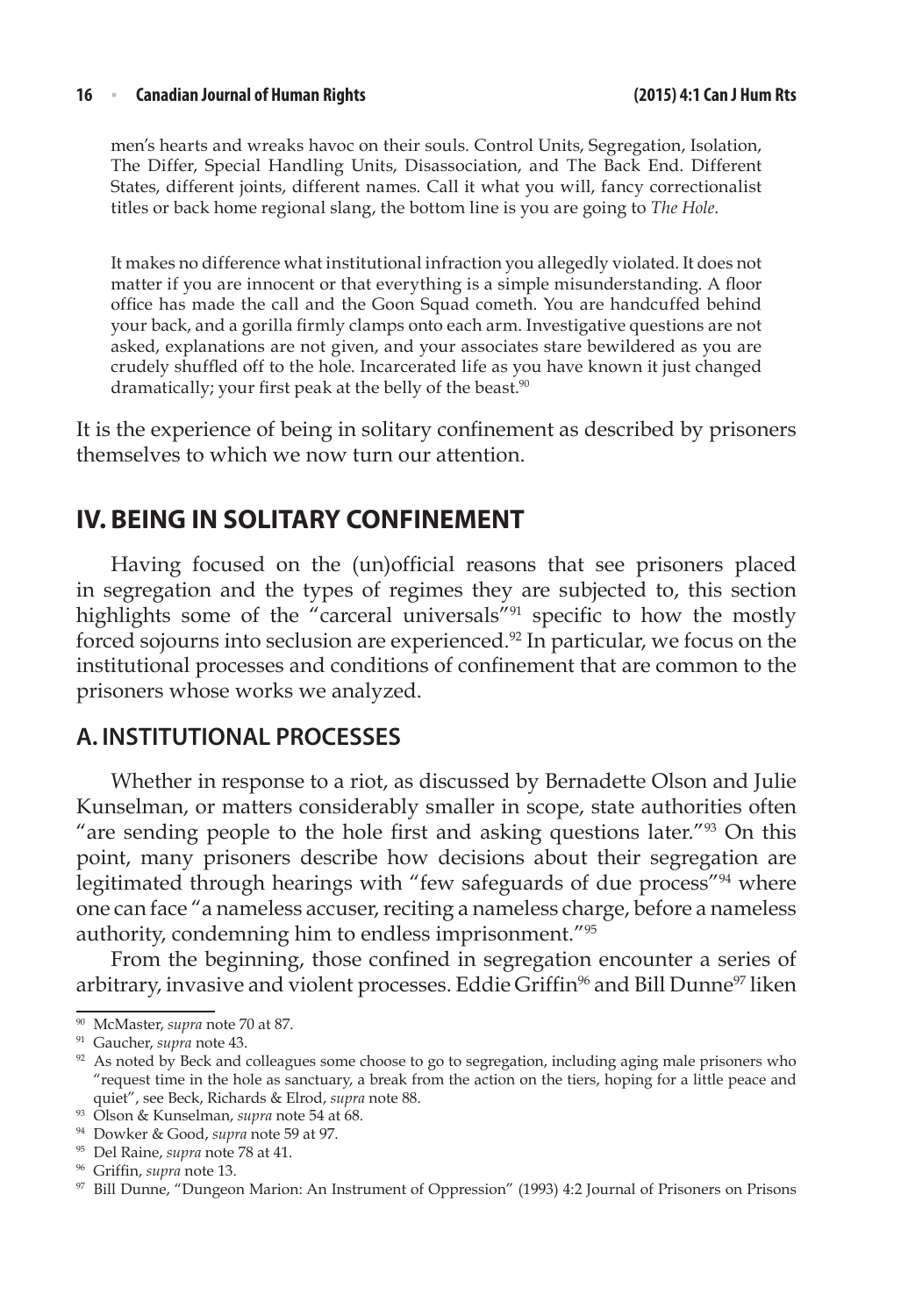their confinement at Marion to being test subjects in a "laboratory" pursuing docility and compliance. Gregory McMaster, who has experienced isolation in Canadian federal penitentiaries, relates, noting, "[b]ehaviour modification is the scheduled agenda. Everything becomes a test to break your spirit, to bend your will. The longer you resist, the longer the enemy tries."98

A first common experience in isolation is being subjected to frequent strip searches. Below are two accounts of what this process is like for those being prepared for their entry into "the hole":

After being taken to the punitive dissociation area for some of the longest and most painful minutes in my life, I was forced by three employees to undergo a nude search in the presence of the female guard who had me condemned. I refused! They threatened violence. I was screaming in my soul, holding back tears of fear and shame while they were pressing me to disrobe. I yelled that they didn't have the right to do that; that it was illegal! They told me they would 'rip the clothes off my back'. I became almost hysterical. Finally, she moved from the doorway. I took my clothes off. They made me turn around, bend over, spread the cheeks of my ass, shake my hair, take my partial plate out, and with a grin on his face, the officer in charge told me to get dressed.99

You are taken to the shakedown cell and strip searched. Goon squad and segregation guards surround you at close proximity. Orders are barked: 'Show me your hands. Arms over your head. Run your fingers through your hair, then pull your ears forward. Open your mouth and move your tongue. Let's have a look under those lips. Lift your sac. Turn around, show me the bottom of your feet and wiggle your toes. Bend over and spread'em.' All this is done while the guards joke about how fat you are, what a small cock you have and how pink your asshole is. Dehuminization and degradation are the name of the game.<sup>100</sup>

These searches continue throughout one's time in solitary confinement.<sup>101</sup> Victor Hassine describes these instances as "an intrusion into his sense of dignity and freedom" which "is deeply resented".<sup>102</sup>

As one moves their way from the sights, smells and sounds of general population to segregation, they encounter "the stench of human misery and despair" where little, other than one's own movement and "every footstep of the escorting squad members", appears to be going on.<sup>103</sup> "Constant surveillance and controlled movement"104 is the new normal, which is captured in Eddie Griffin's description of what he encountered at Marion:

<sup>51</sup> at 94.

<sup>98</sup> McMaster, *supra* note 70 at 92.

<sup>99</sup> Bourque, *supra* note 41 at 27.

<sup>100</sup> McMaster, *supra* note 70 at 87-88.

<sup>101</sup> See e.g. Morris, *supra* note 52.

<sup>102</sup> Victor Hassine, "Prison Politics and Change" (1997) 8:1&2 Journal of Prisoners on Prisons 31 at 35.

<sup>103</sup> McMaster, *supra* note 70 at 87.

<sup>104</sup> Rosenberg, *supra* note 73 at 50.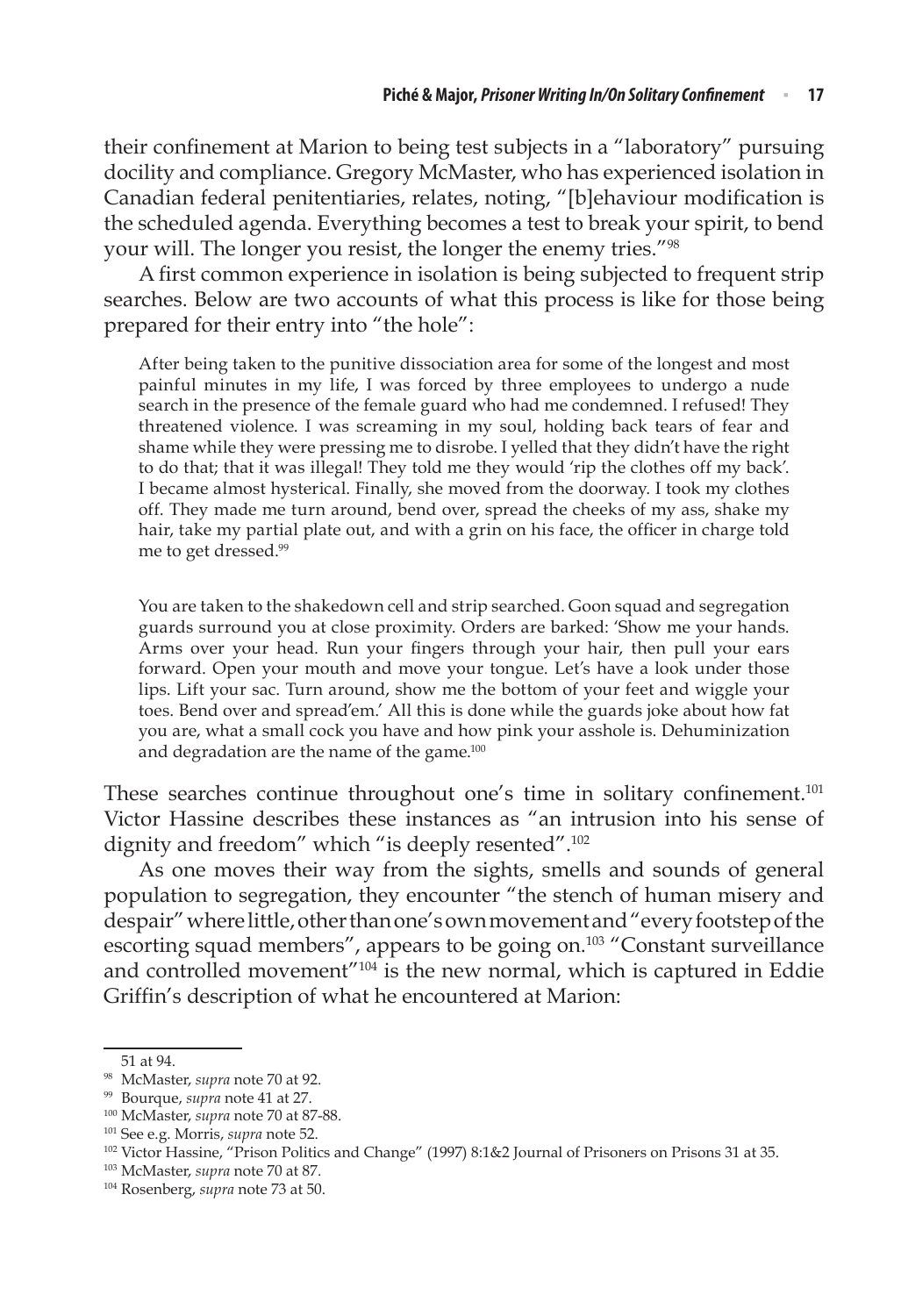… the prison is minced into small sections and subsections, divided by a system of electronic and mechanical grills further reinforced by a number of strategically locked steel doors. Conceivably the population can be sectioned off quickly in times of uprising. But even for the sake of security, the prison is laced with too many doors. Every few feet a prisoner is confronted by one. So he must await permission to enter or exit at almost every stop. A man becomes peeved. But this is augmented by the constant clanging that bombards his brain so many times a day until his nervous system becomes knotted. The persistent reverberation tends to resurrect and reinforce the same sensation, the same bleak feeling that originally introduced the individual into the Marion environment. It is no coincidence. The system is designed with conscious intent…

In prisoners' words, it is 'part of the program' – part of the systematic process of reinforcing the unconditional fact of a prisoner's existence: that he has no control over the regulation and orientation of his own being. In behavioral psychology, this condition is called 'learned helplessness' – a derivative of Skinnerian operant conditioning (commonly called 'learning techniques'). In essence, a prisoner is taught to be helpless, dependent of his overseer. He is taught to accept without question the overseer's power to control him.

… the omnipotent is also omnipresent. Nothing escapes Marion's elaborate network of 'eyes'. Between television monitors, prisoner spies, collaborators, and prison officials, every crevice of the prison is overlaid by a constant watch.<sup>105</sup>

The lack of control that one has over one's own life in solitary confinement is further reinforced through practices that effectively cut-off prisoners from their contacts inside and outside prison walls. Segregation is not simply about physically isolating prisoners, but also isolating them socially by limiting their contacts with others.106 Khalfani Malik Khaldun describes some of the techniques used by "prisoncrats" to this end that help to sever ties to those who "assist us in resisting such forms of abuse":

The state has and will continue to do things in an attempt to destroy the solid emotional support systems prisoners may have. They will slander one's name, start vicious rumours, encourage reactionary prisoners to work with the officials against one, destroy incoming and outgoing mail, and a host of other repressive measures to create paranoia and feelings of abandonment.<sup>107</sup>

In regards to correspondence with those outside prison walls, those who have experienced this form of incarceration describe how delays<sup>108</sup> and censorship<sup>109</sup> impact their ability to stay connected with their loved ones and other contacts. The confines of prison facilities are often remote, such as Pelican Bay State

<sup>105</sup> Griffin, *supra* note 13 at 18-19.

<sup>106</sup> Martel, *supra* note 21.

<sup>107</sup> Khaldun, *supra* note 64 at 23.

<sup>108</sup> See e.g. Miller, *supra* note 58.

<sup>109</sup> See e.g. Bubba-B, *supra* note 42.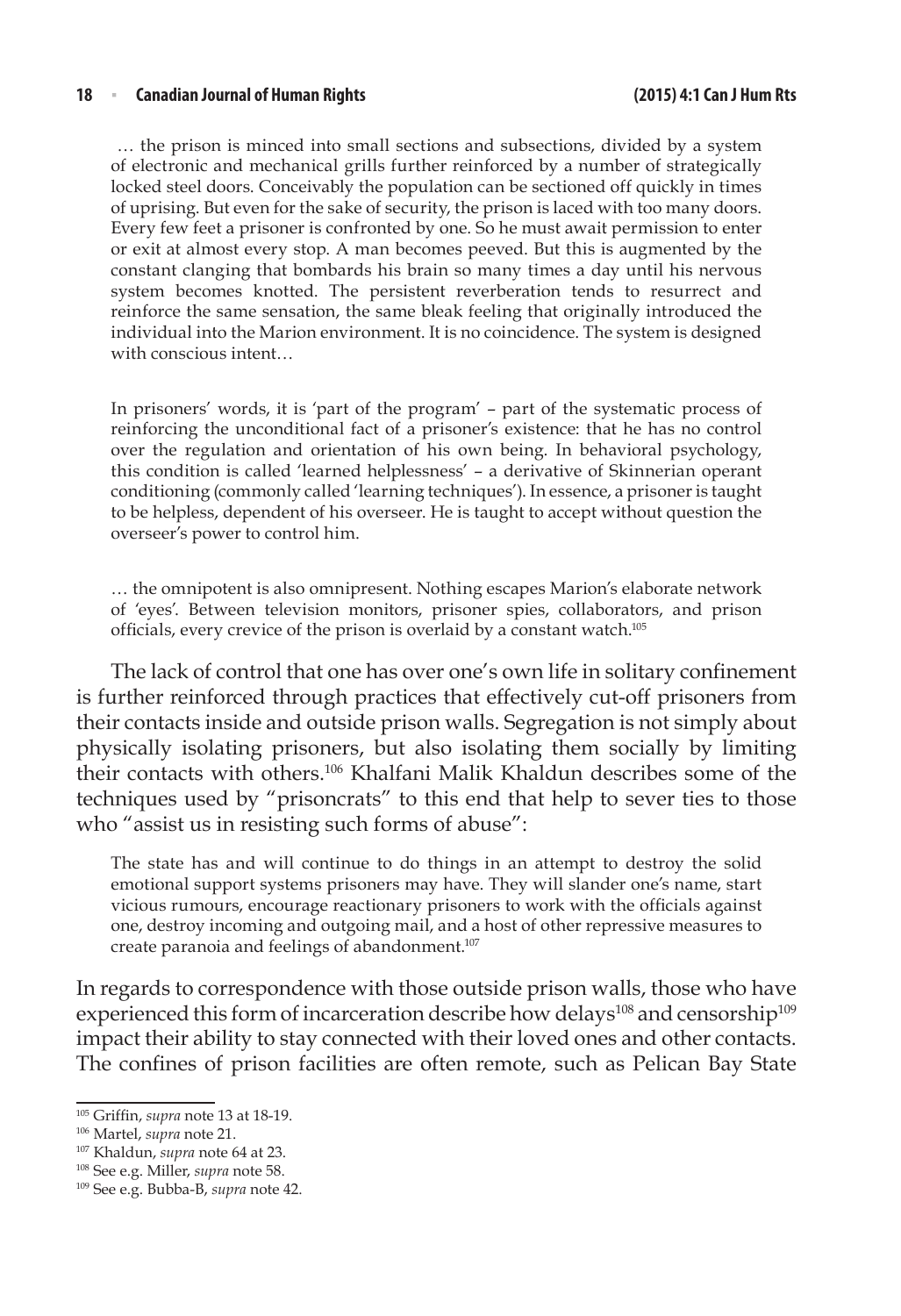Prison "near the Oregon border" which houses prisoners who are mostly from the "southern section of California, like Los Angeles and San Diego."110

Where visits are possible, the kinds of protocols and conditions shaping these interactions are arguably also in place to intensify the dissociation prisoners already experience in segregation.<sup>111</sup> In a stated effort to maintain personal and institutional security, scenes reminiscent of *Silence of the Lambs*, 112 whereby visitors are separated from prisoners by plexiglass, are reproduced in countless prisons across the world.<sup>113</sup> These "no contact visits"<sup>114</sup> profoundly limit the humanity that can be expressed in these relationships, which are already subject to considerable constraint.115 In the case of Hugo Pinell, his "mother who has been visiting him… has not been able to hug her son in 30 years."116 Phones that do not function properly, long waiting periods, uncomfortable temperatures within the visiting facilities, $117$  the monitoring and cancellation of scheduled visits on a whim by "correctional" officials, are but some of the other impediments that strain these rare face-to-face encounters.<sup>118</sup> Strict controls can apply to phone calls as well.<sup>119</sup>

The impacts of the practices noted above on the interactions of affected prisoners can thus be severe. Gregory McMaster observed, "[a]ll private/ confidential contact with the outside world is severed. Your communications become superficial and supressed from Big Brother's paranoia."<sup>120</sup>

These pains of imprisonment also extend to others, causing "great damage on families, children, and supporters."121 As some prisoners lose their connections to the outside, their world is transformed:

Banishment to isolation is like flaking off the end of the earth. You become an inanimate object and are treated like garbage rotting at the dump. I spent five months on the fourth tier by myself, never seeing other prisoners… Guards strictly enforce the silent treatment… The months pile up and you begin to lose touch with reality. All you know is the hole.<sup>122</sup>

With little to no contact with others, the interactions that those confined

<sup>&</sup>lt;sup>110</sup> Morris, *supra* note 52 at 78.<br><sup>111</sup> In some contexts, visits are strictly prohibited. For instance, Minoo Homily, who was subjected to "[d]ifferent sorts of physical and mental tortures", was among prisoners in Iran that "were deprived from visiting our families" and "kept in solitary for long periods" see Homily, *supra* note 72 at 71.

<sup>112</sup> Renée Acoby, "On Segregation" (2011) 20:1 Journal of Prisoners on Prisons 89 at 91.

<sup>113</sup> Morris, *supra* note 52 at 76.

<sup>114</sup> *Ibid*.

<sup>&</sup>lt;sup>115</sup> See Swathi Sekhar, "Reflecting on Summit Detention: Connecting Carceral Spaces, Moving Forward" (2011) 20:2 Journal of Prisoners on Prisons 144 at 148.

<sup>116</sup> Pinell & Nyasha, *supra* note 62 at 200.

<sup>117</sup> Larsen, Harkat & Harkat, *supra* note 66 at 36.

<sup>118</sup> McMaster, *supra* note 70 at 90.

<sup>119</sup> Rosenberg, *supra* note 73.

<sup>120</sup> McMaster, *supra* note 70 at 90.

<sup>121</sup> Khaldun, *supra* note 64 at 24.

<sup>122</sup> McMaster, *supra* note 70 at 91-92.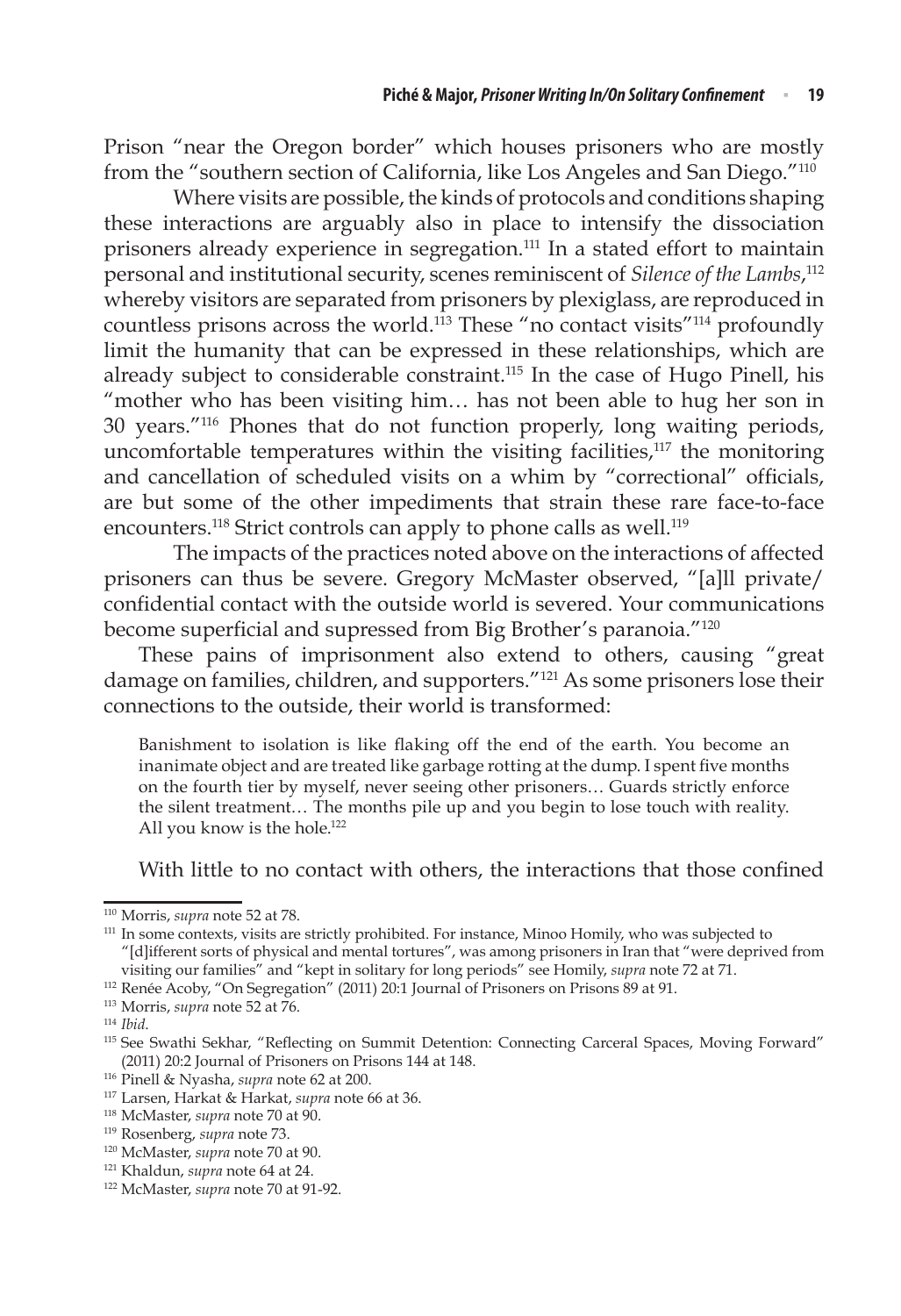to "the hole" have with human beings is often limited to their exchanges with prison staff. Many of these relationships involve abuse, with both sides engaging in dehumanizing behaviour that has long been observed in prisons.123 Prison writers, including Reginald Sinclair Lewis, report that guards utter "hateful racist remarks, slanderous gossip" and play "cruel and petty psychological games".124 Bill Dunne adds, "[m]anipulative harassment is carried right into the cells with endless petty rules, regulations, and requirements. These may be made up on the spot and are unevenly and selectively enforced. No one can even know, let alone comply with, all of them."125

"[T]reated like children, spoken to as if we were disobedient mongrels", Shep rationalizes his emotive response to the treatment he endures, stating, "[i]t is a fact of life that people are apt to respond in a manner similar to that with which they are treated... When I am spoken to in a childish degrading manner, I get angry."126

The abuse, however, is not solely psychological. In these largely unaccountable worlds unto themselves, confrontations can and do turn physical. At the time of writing, Bill Dunne recalled one hundred and ten documented instances he was aware of at Marion that went "beyond the routine pushes, shoves, slaps, jerking around by handcuffs, and prodding with clubs",<sup>127</sup> including the following incident:

On November 4, White was taken from his Control Unit cell to the hospital where he was beaten with clubs and forced down when he refused to consent to a rectal search. While held down, a person unknown forced a finer repeatedly into his rectum. He was then subjected to numerous X-rays against his will. After that he was thrown into a strip cell with no water and no heat, clad only in his underwear and still handcuffed behind his back. He was supposedly to be 'dry celled' until he had a bowl movement, but was kept there for three days after he did so, four days altogether, handcuffed behind his back all the while. No contraband was found. All this was justified on the alleged rumour that there might be a piece of hacksaw blade somewhere in the Control Unit.<sup>128</sup>

Fay Dowker and Glenn Good note other types of physical altercations that characterize life in supermax environments:

SHU prisoners report the use of 'hog-tying' (the intertwining of handcuffs and anklecuffs on a prisoner), 'cock-fights', in which guards double-cell enemies or otherwise allow them to attack each other, and force cell moves using Taser stun-guns, 38 mm guns, and batons.129

<sup>123</sup> See e.g. Sykes, *supra* note 3.

<sup>124</sup> Reginald S Lewis, "Broken Wing" (2007) 16:2 Journal of Prisoners on Prisons 8.

<sup>125</sup> Dunne, *supra* note 97 at 71.

<sup>126</sup> Shep, "Sanctionned Degradation" (1995) 6:1 Journal of Prisoners on Prisons 41 at 44.

<sup>127</sup> Dunne, *supra* note 97 at 68.

<sup>128</sup> *Ibid* at 65.

<sup>129</sup> Dowker & Good, *supra* note 59 at 97.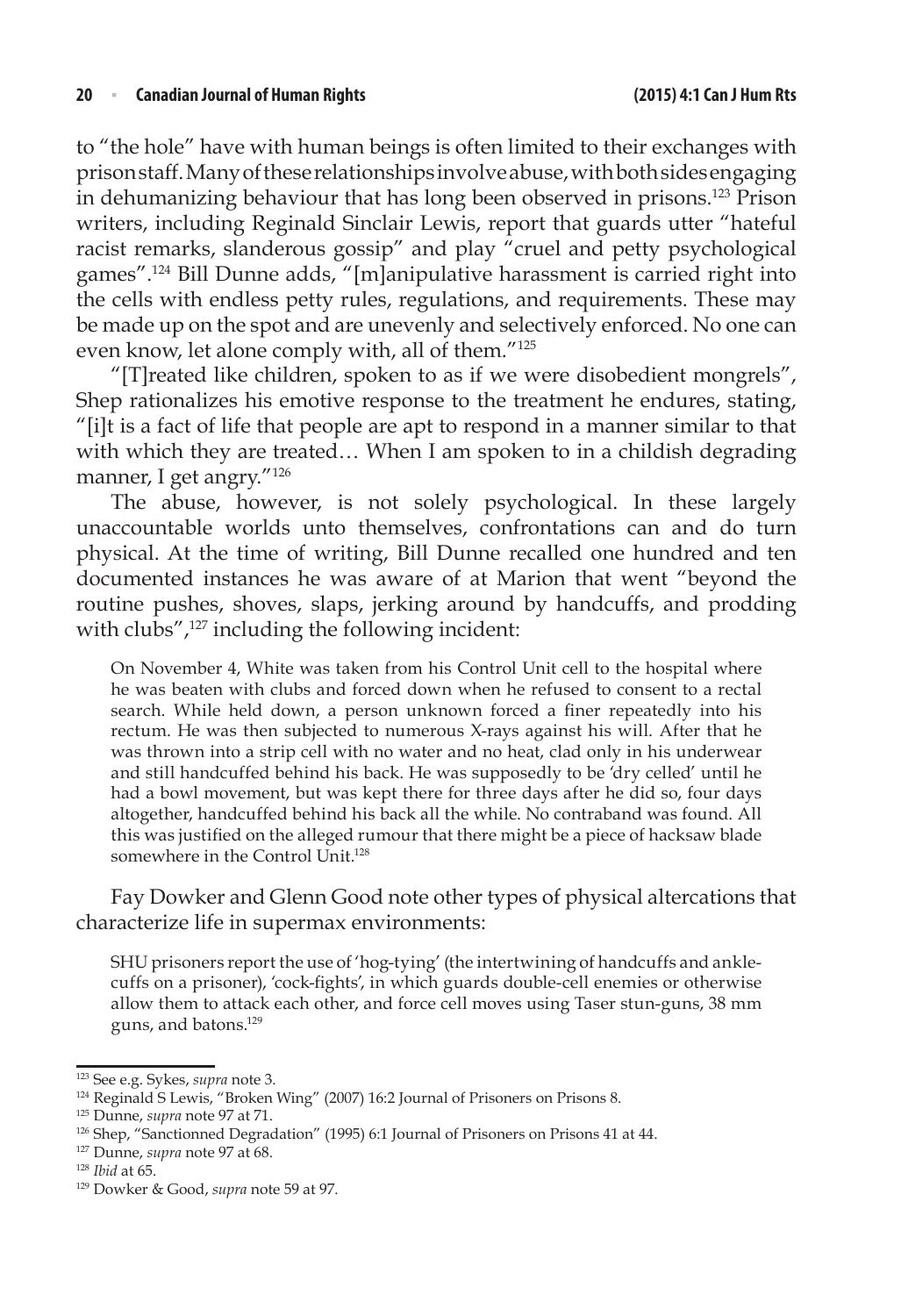These abuses are not limited to the confines of American segregation spaces. For instance, in the Canadian context, Gregory McMaster notes:

Beatings, being chained to bars, four-point restraints, forced injuections, chemical irritant abuse, and being denied medical attention are all on the menu.<sup>130</sup>

Violence and brutality come in all shapes and sizes. I listened helplessly while a close friend was severely beaten by guards in the cell directly below mine. My buddy suffered a fractured skull, broken nose, four broken ribs and a punctured/collapsed lung.<sup>131</sup>

Women also endure mistreatment, with numerous prisoner ethnographers documenting "sexual intimidation and constant harassment" by prison staff who are often male.<sup>132</sup> One extreme example is recounted by Marina Nemat, a former political prisoner in Iran now living in Canada:

He told me that I was a prisoner with no rights and that he wanted me to marry him, and that if I didn't comply, he would arrest my parents and my boyfriend… So under the name of marriage, Ali raped me over and over again. I was still a prisoner and I was still in solitary confinement most of the time, spending most of my days alone and my nights in the cell with him. I hated him.<sup>133</sup>

Other abuses of this kind, however, are routine, whether in the form of strip searches, which in any other context would be defined as sexual assaults<sup>134</sup> or harassment similar to that experienced by a contemporary of Dawnya Ferdinandsen:

A captain continuously informed Carol Ann, at eighteen years of age, that he would personally see to it that she did three to five years in her cell for her escape attempt. This taunting caused her to go back on suicide watch, where several male officers allegedly asked her to expose herself to them or they would ensure that she did years in the hole.<sup>135</sup>

In response to all this suffering prisoners generally react in two manners. First, they may resist their oppressors in numerous ways that will be discussed at length later in this paper. Second, they may internalize the messages being communicated to them through these abuses. On this point Hugo Pinell argues, "that's one of their tactics – that if they tell you something for long enough you'll end up believing it… they've accused a lot of people of being gang-affiliated, and they started to believe it. They just walk around and

<sup>130</sup> McMaster, *supra* note 70 at 93.

<sup>131</sup> *Ibid* at 65.

<sup>132</sup> Rosenberg, *supra* note 73 at 50.

<sup>133</sup> Nemat, *supra* note 72.

<sup>134</sup> See Kim Pate, "When strip searches are sexual assault" *The Hill Times* (October 2011) online: <www. hilltimes.com/opinion-piece/2011/10/17/when-strip-searches-are-sexual-assaults/28458>.

<sup>135</sup> Ferdinandsen, *supra* note 83 at 69.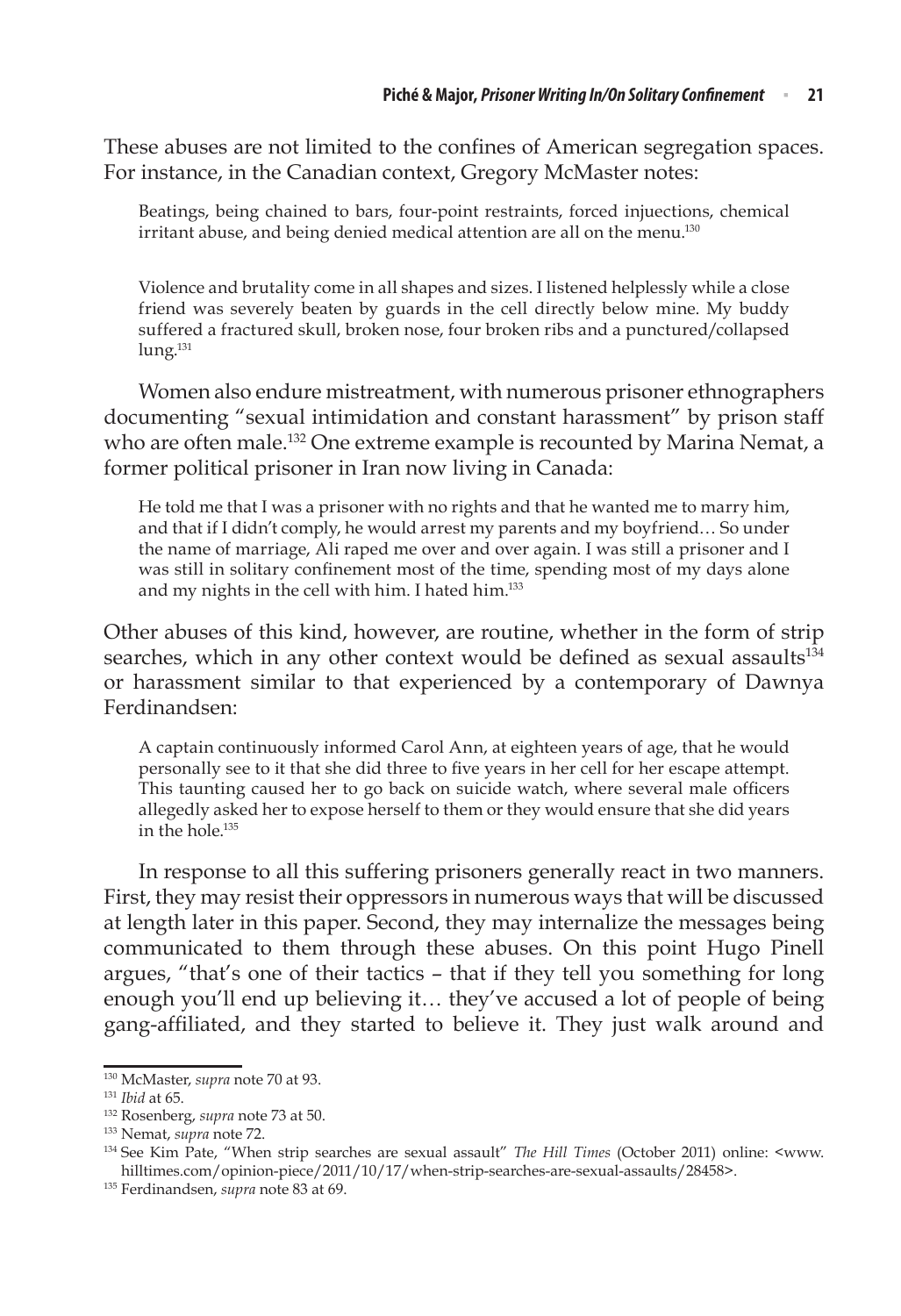they're like, yeah, I'm this big shot and this and that…"136

If the goal of these institutions is "corrections", Peter Collins, who has been incarcerated in Canadian federal penitentiaries for over three decades, warns of the dire consequences that can arise as a result of the physical and psychological trauma inflicted on prisoners, writing, "[o]ne of the lessons I learnt was that CSC [Correctional Service of Canada] wanted to perpetuate the aura of danger, both through insinuation and the actual applied label – teach people what is expected and they often oblige."137

When prisoners oblige in this way the presentation of such incidents, as well as the abuses that occured before and after them, it "validates the prison system and invalidates prisoners as defective."138 As these hegemonic ideas remain dominant, so too do the illegitimate processes that are endemic to segregation.

### **B. CONDITIONS OF CONFINEMENT**

Given the amount of emphasis placed by *JPP* contributors on the violence in solitary confinement one might get the impression that segregation spaces are burgeoning with activity. However, these prisoner ethnographers also place considerable emphasis on the lack of happenings in their midst. The picture painted is one characterized by deprivations where the resulting boredom deepens the unpleasantness of the prison experience.

In isolation cells that are sometimes "barely twice as wide as a coffin",<sup>139</sup> one can experience "extreme cold conditioning in the winter, and lack of ventilation in the summer."140 It is also, as Martel remarked in her study involving interviews with incarcerated women in Canada, an environment where time seems to be suspended.<sup>141</sup> Gregory McMaster concurs, noting, "[w]atches are contraband, and there are no wall clocks. You soon learn to tell time by meals, count, industry whistle, and lights out […] A minimum of 23 hours per day is spent locked in the cell."142

Stripped of many of the meager possessions one accumulates while incarcerated, one finds themselves alone in pitch black and/or artificially lit cells, described by Hugo Pinell as living in a place "like a large tomb".143 It is a setting where there is often a "total lack of stimuli" that acts as "a malignant

<sup>136</sup> Pinell & Nyasha, *supra* note 62 at 196.

<sup>137</sup> Peter Collins, "Education in Prison or the Applied Art of "Correctional" Deconstructive Learning" (2008) 17:1 Journal of Prisoners on Prisons 71 at 78.

<sup>138</sup> *Ibid* at 73.

<sup>139</sup> Anonymous, "Dear Sanity" (2009) 18:1&2 Journal of Prisoners on Prisons 71.

<sup>140</sup> Griffin, *supra* note 13 at 27.

<sup>141</sup> Joane Martel, "To Be, One Has To Be Somewhere" (2006) 46:4 British Journal of Criminology 587 at 612.

<sup>142</sup> McMaster, *supra* note 70 at 90.

<sup>143</sup> Pinell and Nyasha, *supra* note 62 at 200.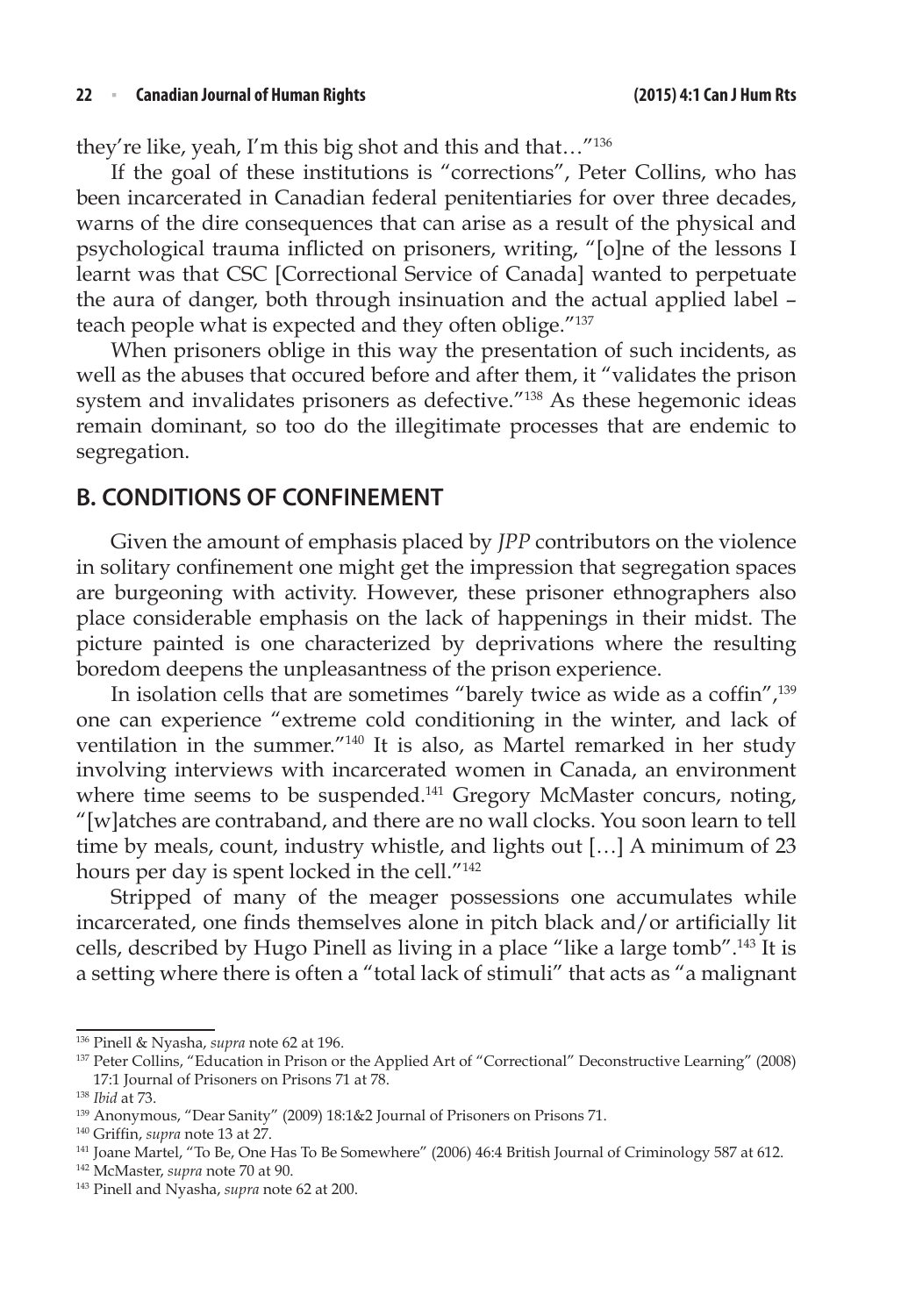cancer that slowly eats away at you."144 Some of the concrete boxes contribute to the denial of sensory experiences that allow for the ongoing formation of the self by depriving prisoners of any kind of mirror.<sup>145</sup> In cases where individuals are sent to segregation for self-harming, one may only have "a baby doll" to wear146 in "a small hollow place with nothing more than a bed, three walls and bars and a door", as well as "a sink and a toilet".147 One may also have a "table/desk/seat arrangement" to spend some of their time.148 While some of these deprivation chambers are larger and equipped with two bunks, they "quickly shrink" when inhabited by two prisoners.<sup>149</sup>

In keeping with the monotonous and austere character of institutions, "meals can be a test of your resolve" as "[t]he food is often undercooked, always cold, and the portions small. Your so-called brothers in the kitchen have forgotten all about you. Out of sight, out of mind. Prison food was never anything to write home about, but a trip to the chow hall is like a four star restaurant compared to this."150 Even in cases where meals are "outstanding in taste and warmth" John Morris III notes that, "the menu is unaltered and soon becomes predictable",<sup>151</sup> thus contributing to the monotony of isolation.

These poor conditions extend to recreation time, which is limited to one or two hours per day, a few times per week, either indoors along tiers<sup>152</sup> with other segregated prisoners "stretching their legs and working out the kinks"153 or outdoors alone in cages with "no exercise equipment".154 Warehoused under such conditions, day-to-day life is tedious at best; with little to pass the time, "[y]ou read, write, exercise. Masturbation becomes a favourite pastime. There is not much else to do locked in an empty cell all day. The toilet becomes a stair master and roman chair for situps."155

Access to the occasional shower is another way for prisoners to temporarily escape the confines of their segregation cells. The personal hygiene of prisoners, however, appears to be low among institutional priorities, as "[m]ould and fungus add an interesting colour scheme" where they bathe. With showers being infrequent, on some days the only option available to prisoners who wish to clean themselves is by taking "bird baths" using "the usual sink/toilet combination".156 In sum, being in solitary confinement reduces human beings

- <sup>148</sup> Morris, *supra* note 52 at 79.
- <sup>149</sup> *Ibid*.
- <sup>150</sup> McMaster, *supra* note 70 at 90.
- <sup>151</sup> Morris, *supra* note 52 at 78.
- <sup>152</sup> Dunne, *supra* note 97 at 79.
- <sup>153</sup> McMaster, *supra* note 70 at 90.
- <sup>154</sup> Morris, *supra* note 52 at 75.
- <sup>155</sup> McMaster, *supra* note 70 at 93.
- <sup>156</sup> Morris, *supra* note 52 at 78.

<sup>144</sup> McMaster, *supra* note 70 at 92.

<sup>145</sup> Morris, *supra* note 52 at 78.

<sup>146</sup> Acoose, *supra* note 83 at 53.

<sup>147</sup> *Ibid* at 52.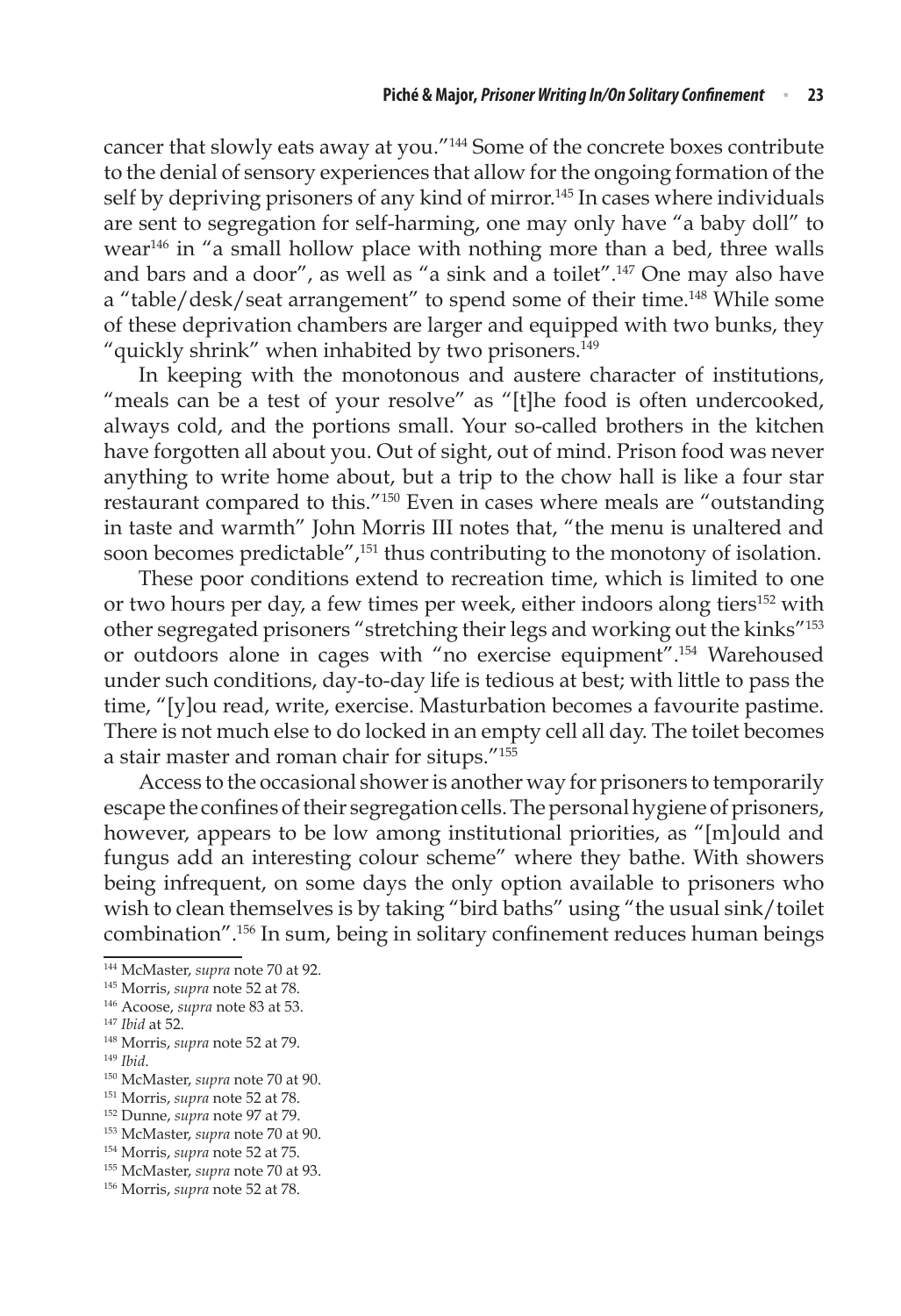to a brutalizing, degrading, dehumanizing, lonely and meager existence.

# **V. LEGACIES OF SEGREGATION**

How the institutional processes and conditions of confinement described above – which have been experienced as, $157$  or as part of a broader program of, torture – are to influence a positive transformation among those in solitary confinement is a mystery.<sup>158</sup> As will be shown in the following section, segregation is not only harmful during the period where one is subjected to it. The practice also has impacts that permanently scar individuals, reproduce the very behaviours authorities claim they want to repress, and sometimes contribute to deaths in custody.

### **A.HARMS OF ISOLATION**

Based on the accounts presented above, it is clear that segregation is "designed to cause mental, physical and emotional stress."159 Studies have shown that while in isolation, "many acknowledged generalized hyperresponsivity to external stimuli, perceptual distortions and hallucinations, affective disturbances, difficulty with thinking, memory and concentration difficulties, disturbances of thought content, and problems with impulse control."160 These long-term effects not only impact individual prisoners, but also those outside prisons as noted by CSC researchers who stated, "there is some evidence suggesting that segregation may affect individuals' well-being, their security re-classification status, program participation, discretionary release decisions, and conditional release outcomes."161

Kept in spaces of confinement where "such basic needs as those for security and control of one's life [go] unmet", Bill Dunne reinforces CSC's acknowledgement concerning how the harms of isolation are not simply experienced in the moments of their infliction:

… such invasions can break into a prisoner's consciousness with a stab of anger and resentment that can linger a long time after removal of the stimulus while disrupting constructive thought and action. These invasions are damaging. They can elicit a reaction that can only be self-destructive or they can force the prisoner to internalize the anger, frustration, and resentment for which there is no ameliorating release.<sup>162</sup>

However, as Shep remarks, "[e]very time I hold it in, it gets more difficult

<sup>157</sup> See e.g. Dey, *supra* note 84.

<sup>158</sup> See e.g. Homily, *supra* note 72.

<sup>159</sup> Morris, *supra* note 52 at 77.

<sup>160</sup> Murray & Glancy, *supra* note 24 at 362.

<sup>161</sup> Bottos, *supra* note 23 at 17.

<sup>162</sup> Dunne, *supra* note 97 at 77.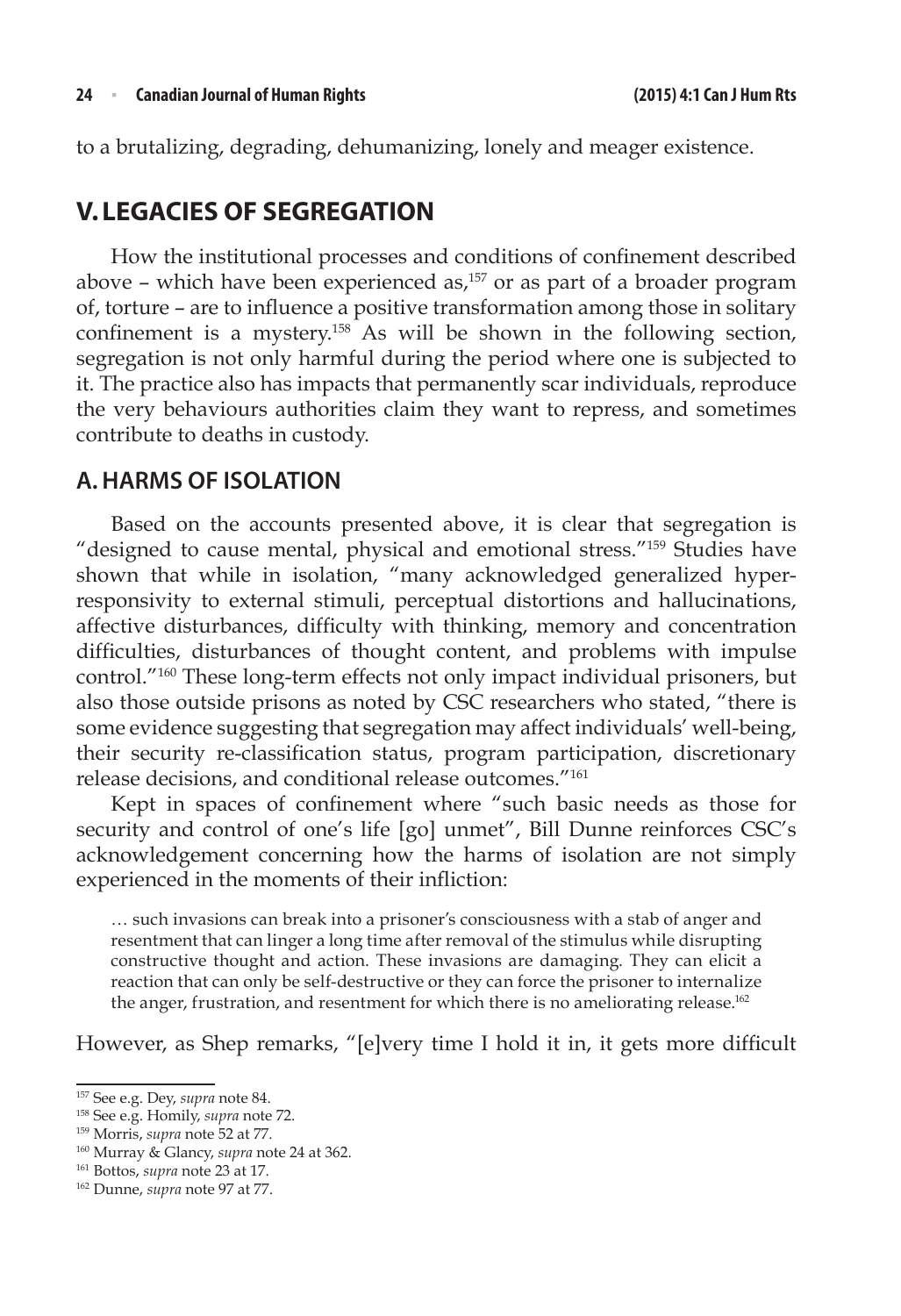to contain the building rage."163 As will be discussed in more detail further in the paper, the internalization of these emotions can breed hate that often translates into violence directed at guards, even the "few decent" ones who eventually "get with the program" under "constant staff peer pressure and irrational prisoners screaming in their faces and throwing cups of urine".164 They too become "psychologically scarred for life. You do not work in the hole and come out unscathed."165

The fear and precariousness that comes with living such a vulnerable existence also breeds paranoia amongst prisoners. Eddie Griffin writes:

It is impossible for him [the prisoner] to retain his sense of being, his human worth, and dignity having been reduced in the eyesight of humanity to the level of an amoeba and placed under a microscope. He can not understand why he feels the strange sensation of being watched; why it seems that 'eyes' follow him around everywhere. He fears his sanity is in jeopardy, that paranoia is taking hold of him. It shows in his face, the wide-eyed apprehensive stares, and spastic body movements.<sup>166</sup>

This too can breed violence.167 As "[f]eelings become indistinct, emotions unpredictable" in a monotonous environment that "makes thoughts hard to separate and capsulate",<sup>168</sup> Khalfani Malik Khaldun rhetorically asks readers, "[d]o you understand that isolation can breed insanity?"169 In a study incorporating the words of those in solitary confinement on the psychological effects of the practice, a prisoner cited by Michael Jackson highlights this phenomenon: "You start hating a lot, that's the only way I kept it away from me, you know, going buggy."170 Eugene Dey adds that "[f]or those with pre-existing conditions, seclusion exacerbates mental disorders."<sup>171</sup> In circumstances where "[t]here is nothing but despair, loneliness and hatred",172 one is left with few options: adaptation and resistance or escape. Below, we review what each of these paths can entail, drawing again on the accounts of *JPP* writers.

# **B. ADAPTATION AND RESISTANCE**

As with incarceration in general population, prisoners in solitary

<sup>166</sup> Griffin, *supra* note 13 at 22.

<sup>169</sup> Khaldun, *supra* note 64 at 24.

<sup>163</sup> Shep, *supra* note 126 at 3.

<sup>164</sup> McMaster, *supra* note 70 at 92.

<sup>165</sup> *Ibid*.

<sup>167</sup> *Ibid*.

<sup>168</sup> *Ibid* at 27.

<sup>170</sup> Michael Jackson, "The Psychological Effects of Administrative Segregation" (2001) 41:3 Can J Crim and Crim Jus 109 at 112.

<sup>171</sup> Dey, *supra* note 67 at 37. 172 McMaster, *supra* note 70 at 96.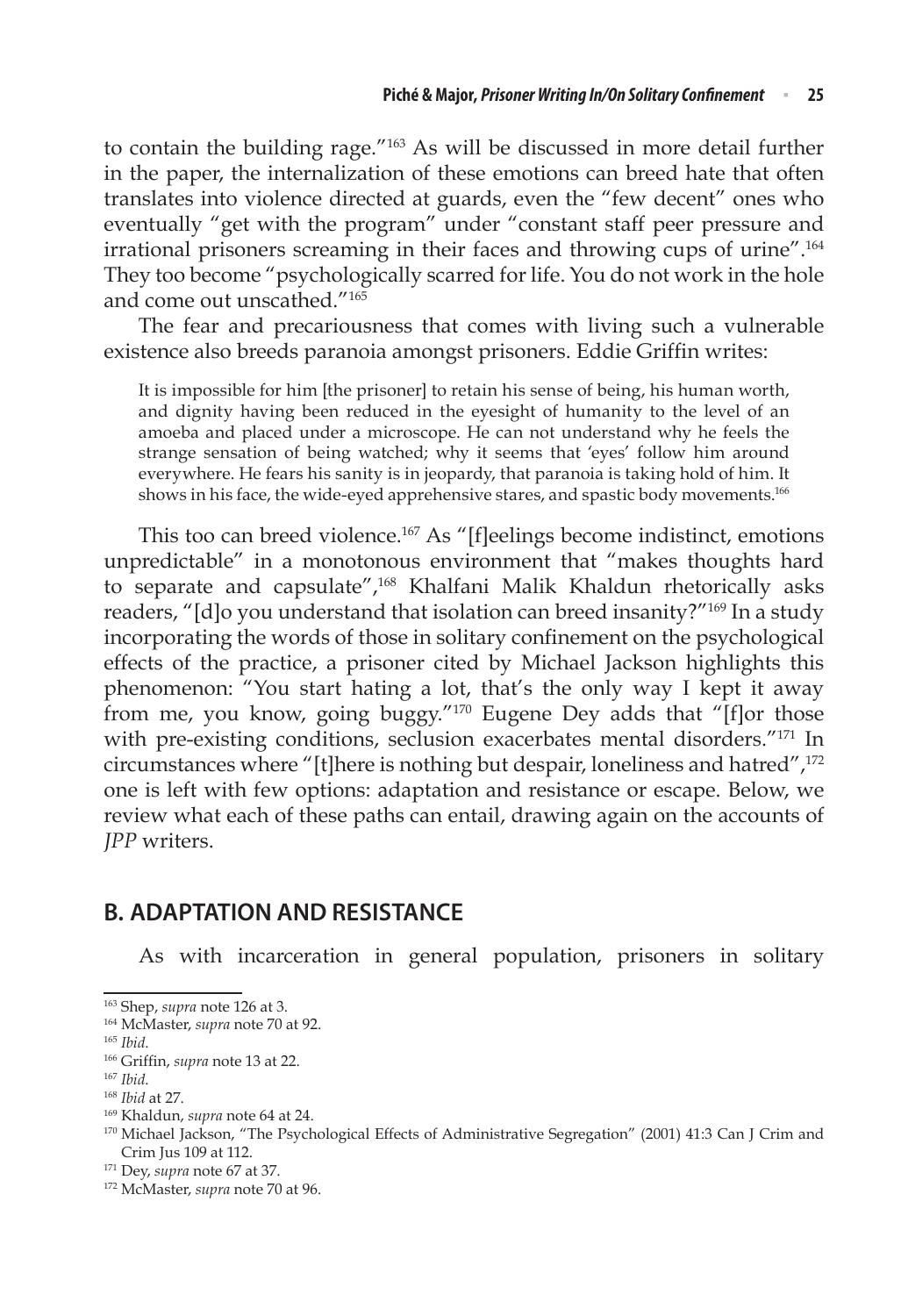confinement adopt an array of strategies to cope with the harms they experience on a daily basis.173 Some prisoners become "marionized" – being accustomed to supermax living – to a degree that they adapt by developing a dependence on their captors, which Eddie Griffin likens to "learned helplessness".<sup>174</sup> Bubba-B also remarks how this dependence can extend to segregation cells themselves:

I've counted every brick of these walls in the cell, and it seems that every time that I count them one is missing, or maybe the walls are closing in on me. Whatever the case, this cage has become my friend, enemy, my love, my fear, and my shelter, as well as home to my demons. It plays tricks with my mind. A contradiction? It's much more than that now.

When I'm taken from my cell for anything, shower, sick call, law library, I long to return. Despite all the negative things the cell is, I also see it as my protector. Explain that! But it shields me, not from the shit and the piss throwers, but from something that I can't explain, yet I feel protected from everything else. Crazy, huh?<sup>175</sup>

Whereas some prisoners may resign themselves, at times, to the new routines constraining their lives, others "refuse to allow being caged like an animal to break our spirits" and engage in various forms of resistance.176 One way prisoners fight back is by resorting to violence against their oppressors by assaulting,<sup>177</sup> holding hostage,<sup>178</sup> and sometimes even killing prison staff.<sup>179</sup> As noted by Gregory McMaster, riots also break out in segregation ranges on occasion:

Whether you call him the Mayor or the Boss of the Floods, when a charismatic leader gives the word, most of the segregation unit rocks. Plugged and overflowing toilets create massive amounts of water, which rolls off the upper tiers and thunders to the floor below. Niagara Falls never looked or sounded better. Toilets or sinks are ripped from the walls and broken water pipes spew like open fire hydrants. Fires are lit and everything is burned; sheets, mattresses, pillows. Burning sailboats made from milk cartons cruise by your cell. Hobby craft with a twist. Stainless steel toilets become battering rams, and you wear yourself out chipping away at your steel and concrete cage.180

While such acts of violence may offer a temporary outlet for the frustrations one experiences in isolation, these efforts are arguably futile in terms of improving the lot of prisoners who engage in them. The repression that

<sup>173</sup> See e.g. Sykes, *supra* note 3.

<sup>174</sup> Griffin, *supra* note 13 at 19.

<sup>175</sup> Bubba-B, *supra* note 42 at 18.

<sup>176</sup> Dey, *supra* note 84 at 29.

<sup>177</sup> Dunne, *supra* note 97 at 58.

<sup>178</sup> Dowker & Good, *supra* note 59 at 99.

<sup>179</sup> Del Raine, *supra* note 78 at 42.

<sup>180</sup> McMaster, *supra* note 70 at 94.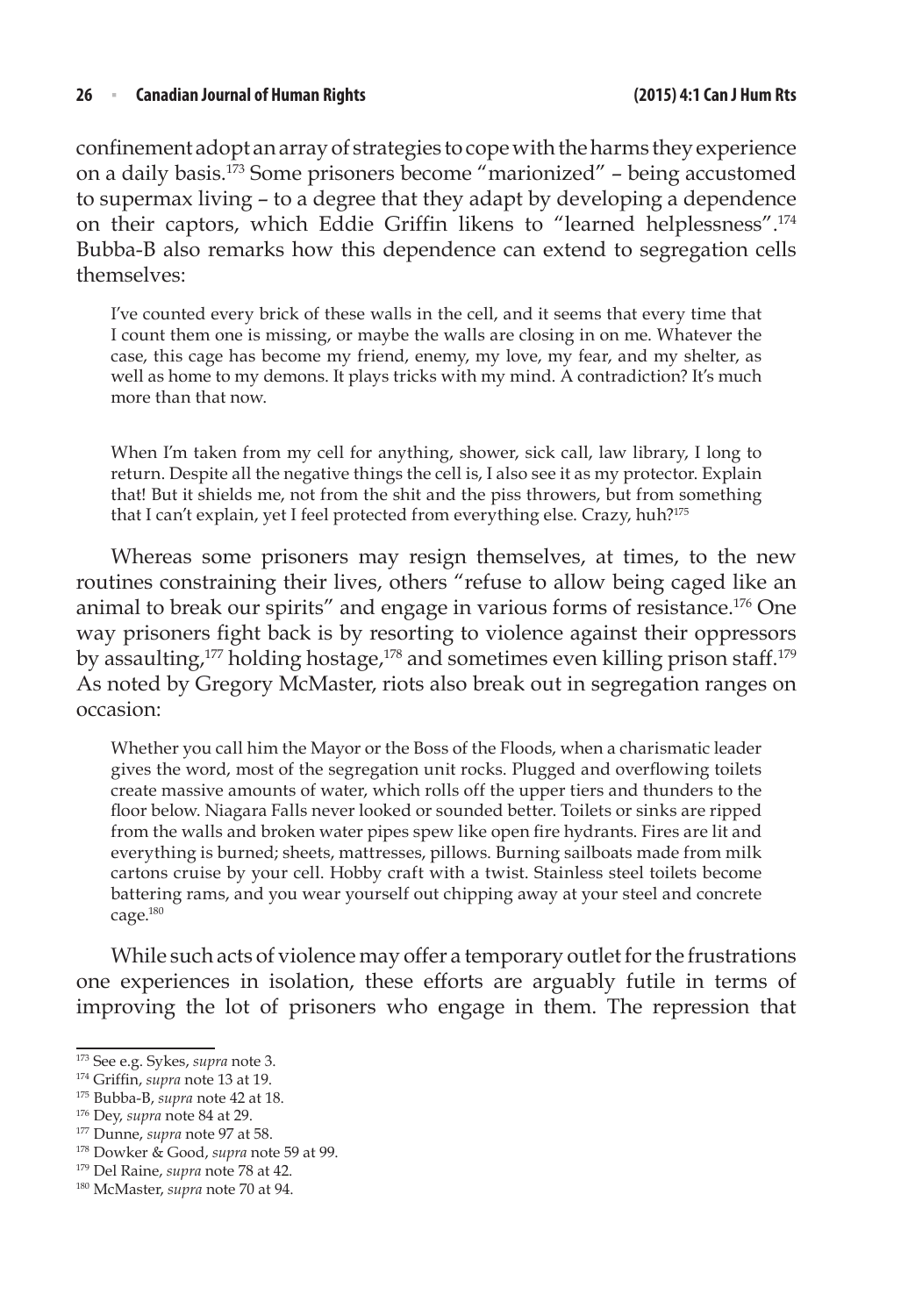follows in the form of abuse from guards also comes with additional sanctions prolonging and/or deepening the pains encountered in "the hole". Moreover, given the absence of their perspective in the dominant discourses that emerge from such events, which highly emphasize the dangerousness of prisoners involved in the incidents in question, the efforts of prisoners inadvertently legitimate claims concerning the need for such facilities. Where violence is not seen as a productive strategy, prisoners transform their own bodies into sites of resistance, engaging in hunger strikes that are occasionally supported on the outside,181 resulting in "progressive publicity"182 and a few concessions made by authorities.<sup>183</sup>

Another important example of resistance first emerging within prison walls that has garnered significant support on the outside in response to deaths in segregation and in support of prisoners' rights more generally is Prison Justice Day (PJD). First held on 10 August 1975, PJD "took the form of a hunger strike and day of mourning".184 Decades later, "PJD has become an internationally-recognized day of solidarity and action, both inside and outside the prison."185 Other initiatives highlighted within the pages of the *JPP* include the activities of the Black August Organizing Committee (BAOC), whose mandate includes "[w]orking to shut down the sensory deprivation torture chambers known publicly as Security Housing Units or SHU programs."186 The BAOC continues to operate today working in solidarity with hunger strikers at Pelican Bay over the course of the summer months in 2013 "[i]n their ongoing plea for justice and humane treatment."<sup>187</sup>

As noted earlier, prisoners in segregation suffer a range of abuses and are subjected to cruel conditions of confinement. On occasion, their treatment has led prisoners and their supporters to take legal action against authorities.<sup>188</sup> In cases that have made their way to the courts there have been occasional victories. For instance, Susan Rosenberg describes how a High Security Unit for women in Kentucky run by the Federal Bureau of Prisons was closed following a court ruling by Judge Barrington Parker, who remarked:

It is one thing to place persons under greater security because they have escape histories and pose special greater risks to our correctional institutions. But

<sup>181</sup> See Gaucher, *supra* note 76; Lisa Guenther, "Political Action at the End of the World: Hannah Arendt and the California Prison Hunger Strikes" (2015) 4:1 Can J Hum Rts 33.

<sup>182</sup> Brock, *supra* note 56 at 83.

<sup>183</sup> McMaster, *supra* note 70 at 95.

<sup>184</sup> Gaucher, *supra* note 76 at 98.

<sup>185</sup> Mike Larsen & Justin Piché, "Editors' Introduction – Plus ça change…" (2009) 18:1&2 Journal of Prisoners on Prisons 10 at 21. 186 Black August Organizing Committee [BAOC], "On-going Organizing" (2006/2007) 15:2/16:1 Journal of

Prisoners on Prisons at 245.

<sup>187</sup> Shaka At-thinnin, "Support the Pelican Bay Hunger Strike" *San Francisco BayView – National Black Newspaper* (July 2013), online: <sfbayview.com/2013/support-the-pelican-bay-hunger-strike/>.

<sup>188</sup> See e.g. Pelican Bay Information Project, "Untitled" (1993) 5:1 Journal of Prisoners on Prisons at 55.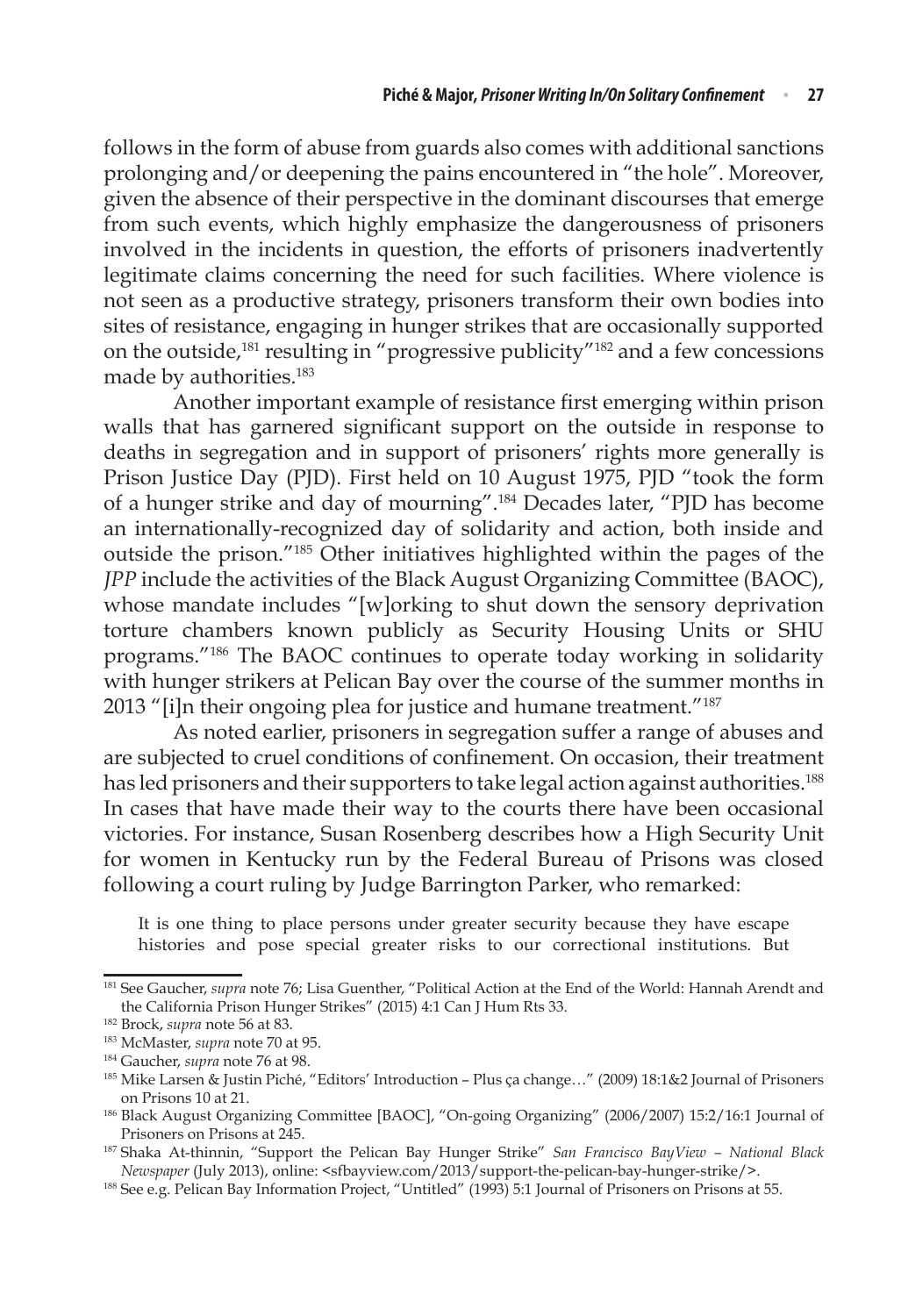consigning anyone to a high security unit for past political associations they will never shed unless forced to renounce them is a dangerous mission for this country's prison system to continue.189

However, with the US Court of Appeals reversal of this decision,<sup>190</sup> coupled with the many cases where prisoners – testifying to the brutalities they have endured – were deemed to not be "credible witnesses", the practice of solitary confinement has been able to continue with the complicity of the judiciary. 191

That many prisoners survive their encounters with isolation, finding ways to adapt and resist this form of state violence, is an indication of the resilience and ingenuity possessed by human beings. However, the pervasive "psychological warfare" some prisoners experience renders them "unable to adjust and readjust psychologically and develop adequate defense mechanisms."192 It is in these circumstances that people look to escape by any means available.

### **C. WHEN PRISONS KILL**

Over the years, *JPP* contributors have testified to the many horrors of solitary confinement. Notable among them are incidents involving self-harm and death. The following observations of jarring "suicidal gestures" that are all too "common occurences" offer a window into the lengths some prisoners go to escape the realities of their isolated existences:193

I have seen light bulbs eaten and balloons of Draino swallowed. Spraying blood from cut wrists becomes routine. Self-mutilation turns into an art form. One man wrapped his entire body in toilet paper and torched himself. The nylon jumpsuit melted into his flesh. He did not die; he just looks like he did.<sup>194</sup>

I decided to hang myself, and began to rip up a sheet, tie it in knots, wrap it around my neck, tie it to the bar in my closet and proceeded to sit to the floor. I could feel my breath leaving, my neck was sore and I was seeing stars. I could feel my eyes popping and I was gurgling to catch my breath. I closed my eyes and waited for death to come. I was happy I was finally going to be at peace. The next thing that happened was that I hit the floor with a great crash. The bar was not strong enough for my weight and it snapped in half. I just sat there crying and laughing all at the same time because I didn't even know how to kill myself.195

Where some fail in escaping the desperate situations they find themselves

<sup>189</sup> Rosenberg, *supra* note 73 at 51.

<sup>190</sup> *Baraldini v Thornburgh*, 884 F (2d) 615 (DC Cir 1989) cited in Rosenberg, *supra* note 73 at 51.

<sup>191</sup> Dowker & Good, *supra* note 59 at 107.

<sup>192</sup> Griffin, *supra* note 13 at 23.

<sup>193</sup> McMaster, *supra* note 70 at 92.

<sup>194</sup> *Ibid* at 92-93.

<sup>195</sup> Acoose, *supra* note 83 at 53.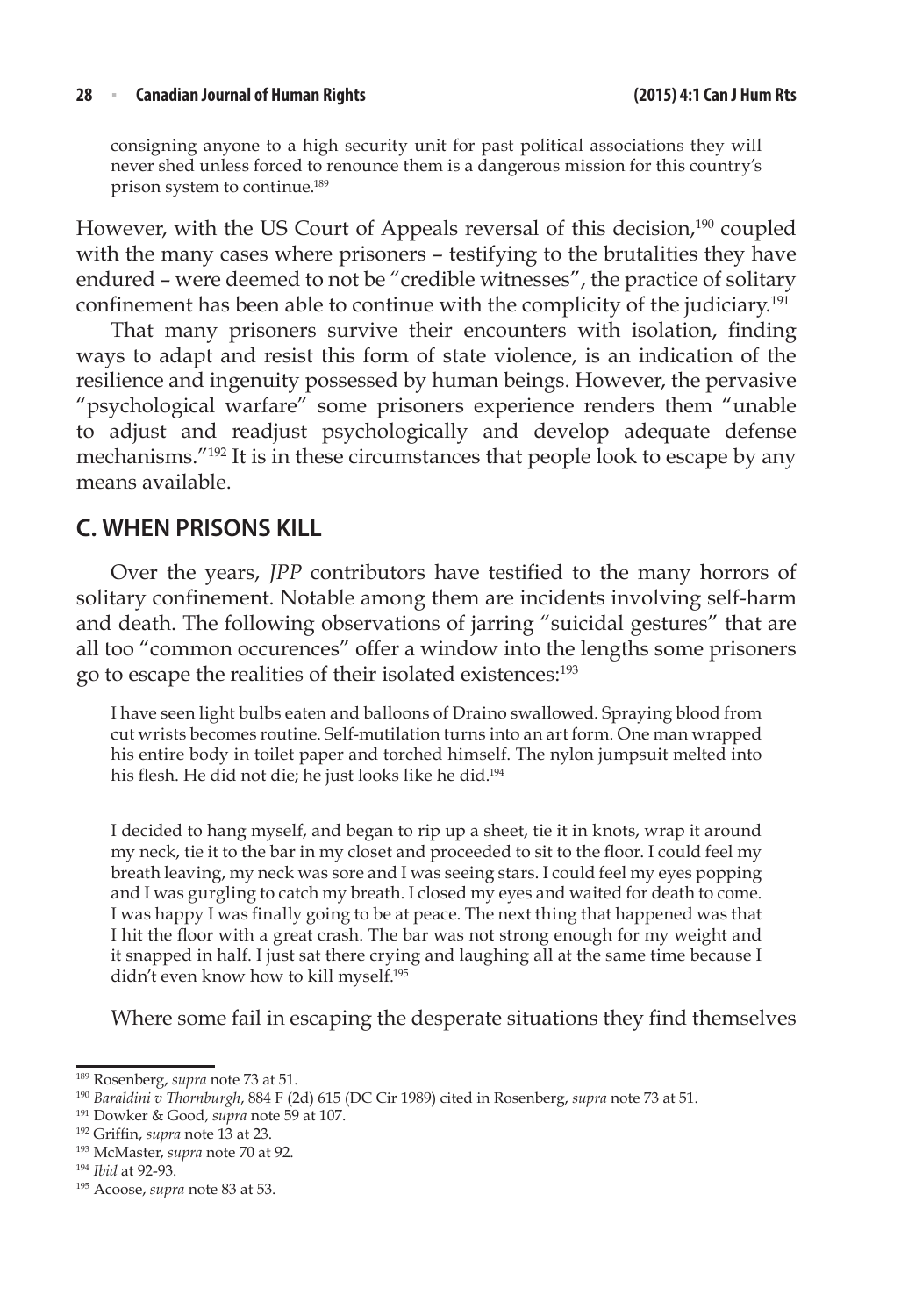in, others succeed.196 For those held in segregation cells with bars or with small windows that look into the corridors, the procession of guards and dead prisoners can be quite disturbing, as noted by Michael Rothwell in his account of the suicide of "Ben" at San Quentin State Prison:

The whispers started as they always of when there's a suicide. "What a weak punk," and variations thereof, were voiced by a few. It happens every time, without fail. It's like the guys who say it are trying to convince themselves it could never happen to them. As if they're better than that. But you can always hear the fear in their voices, no matter how hard they try to cover it up. Every time. As if badmouthing the dead would prevent anyone, who's in that dark frame of mind, from "doing" themselves…

A few minutes later the old screws sauntered down the tier with their gruesome cargo, carrying the stretcher head first on either side with the younger cop helping balance the rear of it. It was like they were taking a leisurely walk in the park. No hurry getting his dead body out of there at all and I wondered if they did this on purpose…

For the first time in my life I fully understood the term "death mask." The handmade noose around his neck consisted of sloppily braided strips of sheet, and his head bent at an impossible angle in relation to his shoulders.

Evidently, he had been hanging for a while because rigor mortis had set in. He must have changed his mind about his final life decision that night because both hands were at his neck, as though he tried to undo the fix he found himself in while the last vestige of his consciousness ebbed into eternity. His attempts to ease what must have been the ever tightening grip on his throat had obviously failed, but had caused his fingers to get trapped between the makeshift rope and his neck. Both elbows stuck out rigidly locked in place and told the story of the losing battle that played out during the last moments of his life. His eyes were half open, and mouth curled back in a horrible grimace... the "death mask."<sup>197</sup>

In facilities where security is said to be job number one, it is surprising that the scenes similar to the one described above could produce themselves without prison staff intervening. However, as was revealed in the widely publicized death of teenager Ashley Smith in "a bleak segregation cell" monitored by guards who stood outside her cell door as she breathed her last breath in Grand Valley Institution located in Kitchener, Ontario, such occurences are more frequent than one would think.<sup>198</sup>

The experience of being a bystander to deaths in custody is also noted in cases where needed medical assistance was not provided. The following

<sup>196</sup> See e.g. Robert Bryden, "Remembering Prison Justice Day" (1990/1991) 3:1&2 Journal of Prisoners on Prisons 89.

<sup>197</sup> Michael Rothwell, "Check Out Day" (2010) 19:1 Journal of Prisoners on Prisons at 14-15.

<sup>198</sup> Peter Collins, "The Continuing Horror Story of Spiegelgrund: Mental Health, Compassion, Awareness and Incarceration" (2008) 17:2 Journal of Prisoners on Prisons 6 at 9; see also "Petey", *supra* note 83 at 101.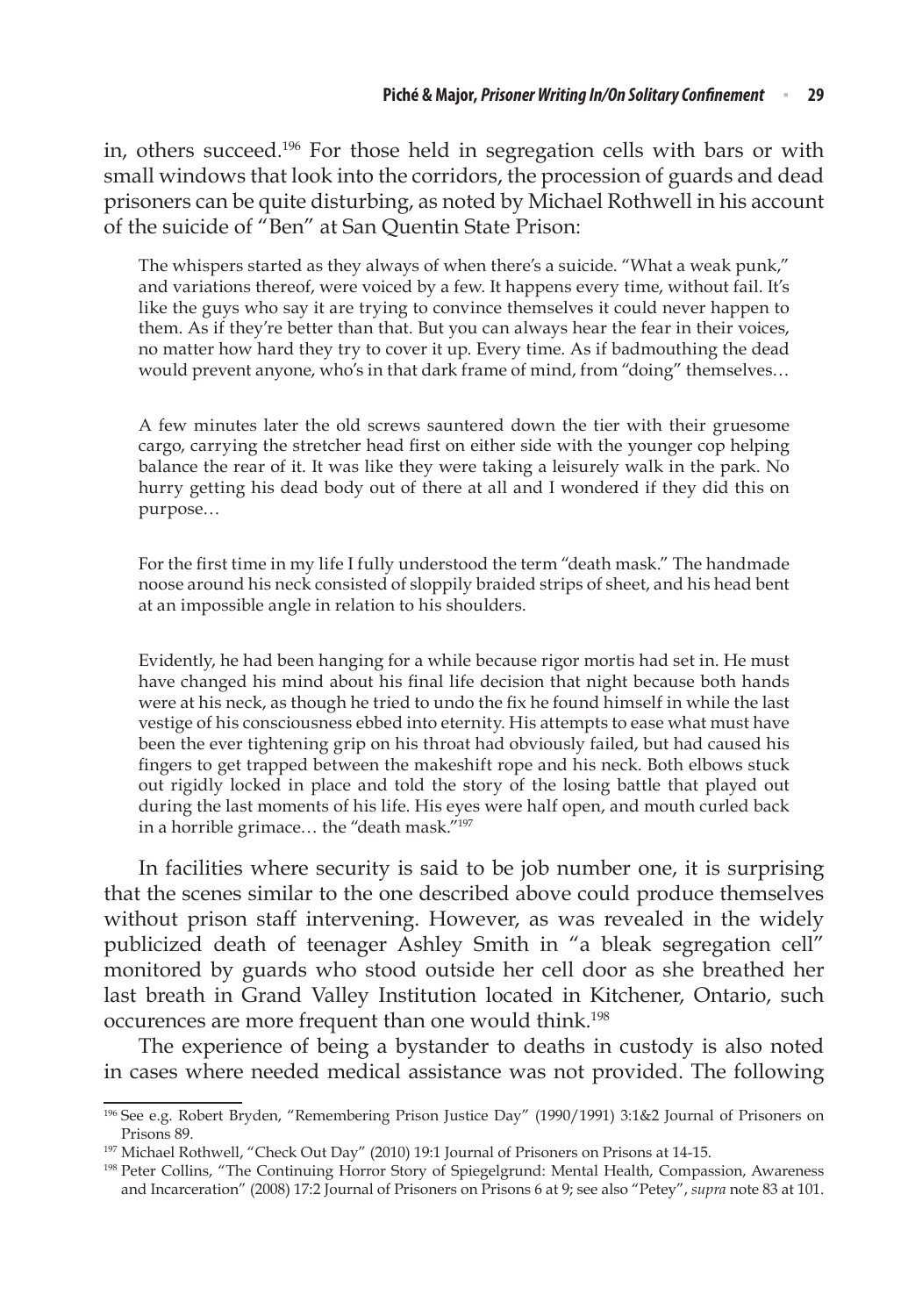two examples illustrate how vulnerable prisoners are to having their lives end while in isolation:

The manager of the Control Unit was informed by two guards, and even a prisoner, that he was sick, that he was acting very strange: the manager said he was faking. A day or so later he was found dead - standing on air.<sup>199</sup>

As a prisoner who had survived numerous attempts to 'break' him by using physical and psychological violence, [Bobby] Lander's death from a heart attack in Millhaven's SHU (resulting from lack of medical attention) came to epitomize the focus of PJD… a coroner's inquest into the death of another prisoner recommended the installation of an emergency call alarm system in the SHU. Such a system could have saved Bobby Lander's life. His death and subsequent PJD agitation forced CPS [Canadian Penitentiary Service, now CSC] to install such a system.<sup>200</sup>

Both of these incidents represent examples of state neglect and uncounscionable inaction. Unfortunately, as highlighted in the accounts presented throughout this paper, even if one manages to come out of the experience alive, "what comes out is not quite 'right'."<sup>201</sup> Bearing this in mind, we will conclude by discussing the need to eliminate this draconian practice going forward.

# **VI.CONCLUSION**

Historically, solitary confinement has been legitimated as being necessary to manage "the worst of the worst".202 Supporters of isolation have also argued that while segregation should be a measure of last resort it remains a humane practice, having never been shown to cause profound or longlasting negative impacts on individuals any different from the effects of imprisonment generally.203

Excerpts presented here from the accounts of *JPP* contributors over the last two decades and a half challenge these dominant representations of isolation. Common to all the prisoner ethnographers who have written on this topic is the observation that whether and how one enters and/or leaves "the hole" is arbitrary. The combination of institutional processes and conditions one is subjected to have led many who have experienced it, including those who have been tortured during interrogations, to describe solitary confinement as being a form of torture itself, involving both the infliction of physical and

<sup>199</sup> Del Raine, *supra* note 78 at 41.

<sup>200</sup> Gaucher, *supra* note 76 at 101.

<sup>201</sup> Morris, *supra* note 52 at 79.

<sup>202</sup> Dowker & Good, *supra* note 59 at 106.

<sup>203</sup> See e.g. Paul Gendreau & James Bonta, "Solitary Confinment Is Not Cruel and Unusual Punishment: People Sometimes Are!" (1984) 26:4 Can J Crim and Crim Jus 467 at 471.